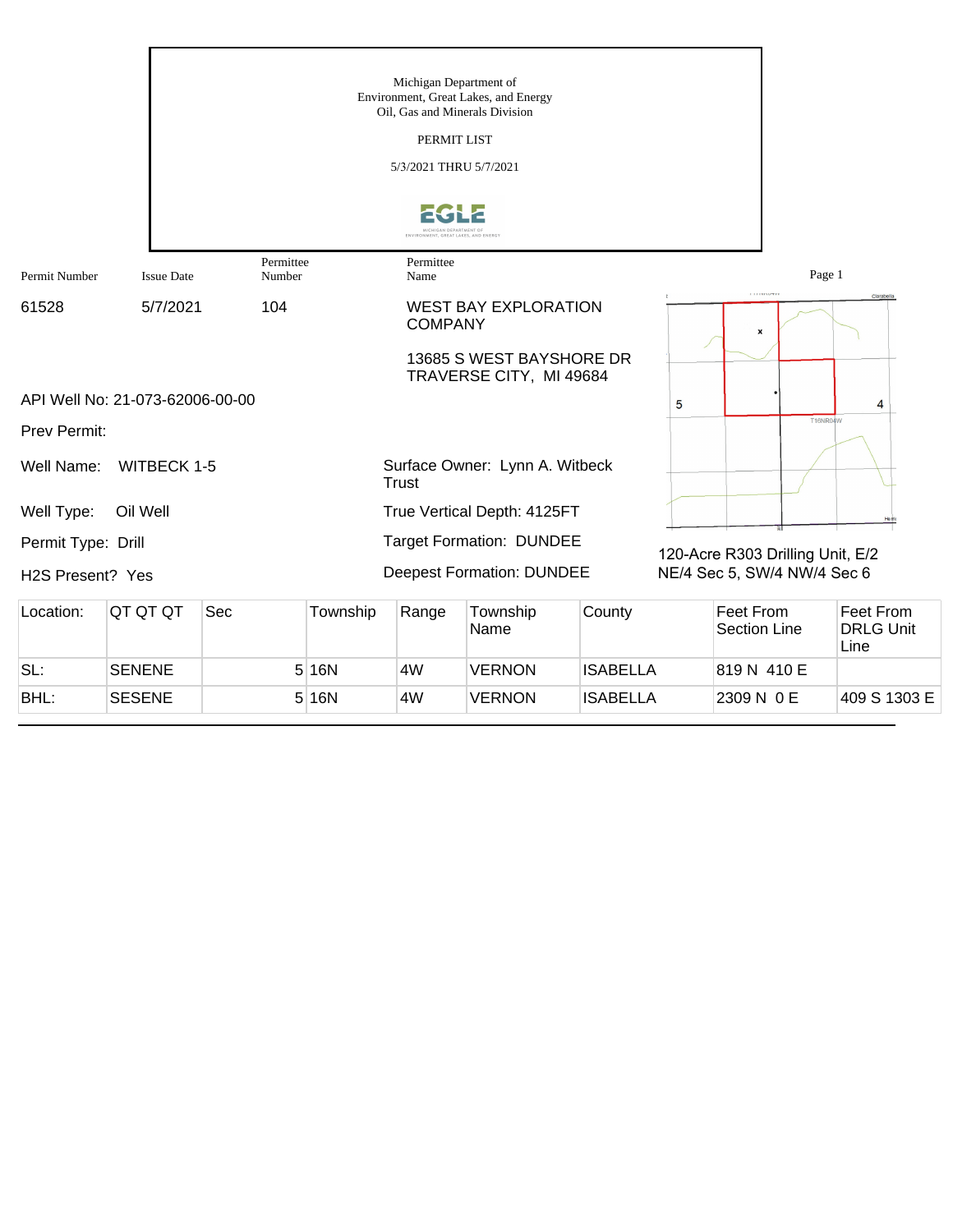Michigan Department of Environment, Great Lakes, and Energy Oil, Gas and Minerals Division Updated Permits 5/3/2021 THRU 5/7/2021**EGLE** 

Permit Number Permittee Number Permittee Name Page 1

## **PLUGGING INSTRUCTIONS ISSUED:**

10384 8139 MUSKEGON OPERATING COMPANY LLC 1425 S MISSION RD MOUNT PLEASANT, MI 48858

API Well Number: 21-017-10384-00-00

Well Name: MEYER, LOUISE 2

Plug Inst. Issue Date: 4/29/2021

| Location | <b>IOT OT OT</b> | <b>Sec Township</b> | Range | Township Name  | County      | <b>Feet From Section</b><br>Line | <b>Feet From DRLG</b><br>l Unit |
|----------|------------------|---------------------|-------|----------------|-------------|----------------------------------|---------------------------------|
| SL:      | IN2SWNW          | 12114N              | 4E    | <b>MONITOR</b> | <b>BAY</b>  | 990 S 688 W                      | 1990 S 688 W                    |
| BHL:     | IN2SWNW          | 12 I 14 N           | 4E    | MONITOR        | <b>IBAY</b> |                                  |                                 |

Comment: App to P&A expires on 4/29/22

13637 5951

## PAN GAS STORAGE LLC DBA SOUTHWEST GAS

1300 MAIN STREET HOUSTON, TX 77002

API Well Number: 21-093-13637-00-00

Well Name: PARSONS, GUSSIE COMM 1

Plug Inst. Issue Date: 5/3/2021

| Location | <b>OT OT OT</b> | Sec Township | Range | <b>Township Name</b> | Countv      | Feet From Section<br>Line | Feet From DRLG<br>Unit |
|----------|-----------------|--------------|-------|----------------------|-------------|---------------------------|------------------------|
| SL:      | <b>INESWNE</b>  | 2 2N         | 4E    | <b>MARION</b>        | ILIVINGSTON | 1934 N 1145 W             | 1934 N 1145 W          |
| IBHL:    | <b>INESWNE</b>  | 2 I 2 N      | 4E    | <b>MARION</b>        | LIVINGSTON  |                           |                        |

Comment: App to P&A expires on 5/3/22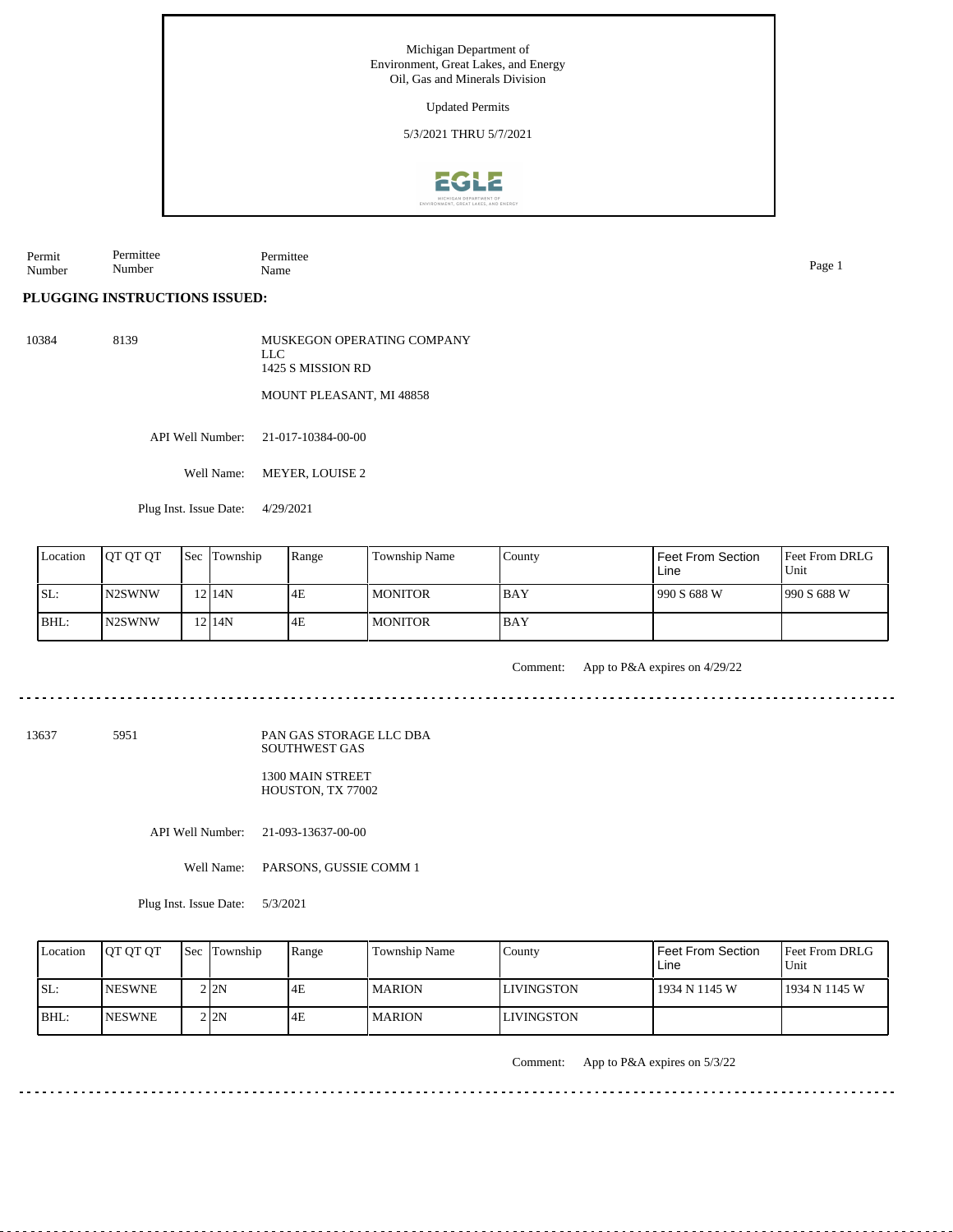Updated Permits

5/3/2021 THRU 5/7/2021



Permit Number Permittee Number

Permittee Name Page 2

14073 6371 BREITBURN OPERATING LIMITED PARTNERSHIP 1111 BAGBY STREET, SUITE 1600

HOUSTON, TX 77002

API Well Number: 21-079-14073-00-00

Well Name: GARDEN, GEORGE "A" 3

Plug Inst. Issue Date: 5/6/2021

| Location | <b>OT OT OT</b> | <b>Sec Township</b> | Range | Township Name   | County           | I Feet From Section<br>Line | <b>Feet From DRLG</b><br>l Unit |
|----------|-----------------|---------------------|-------|-----------------|------------------|-----------------------------|---------------------------------|
| ISL:     | lW2NWSE         | 12125N              | ا 5W  | <b>GARFIELD</b> | <b>IKALKASKA</b> | 660 N 330 W                 | 1660 N 2310 E                   |
| BHL:     | <b>W2NWSE</b>   | 12125N              | 5W    | GARFIELD        | <b>KALKASKA</b>  |                             |                                 |

<u>. . . . . . . .</u>

Comment: App to P&A expires on 12/15/23

14389 6371

BREITBURN OPERATING LIMITED PARTNERSHIP 1111 BAGBY STREET, SUITE 1600

HOUSTON, TX 77002

API Well Number: 21-079-14389-00-00

Well Name: GARDEN, GEORGE "A" 4

Plug Inst. Issue Date: 5/6/2021

| Location | <b>IOT OT OT</b> | <b>Sec</b> Township  | Range | Township Name   | County           | Feet From Section<br>∟ine | <b>Feet From DRLG</b><br>Unit |
|----------|------------------|----------------------|-------|-----------------|------------------|---------------------------|-------------------------------|
| ISL:     | <b>IW2SESW</b>   | $2$ <sub>125</sub> N | 5W    | <b>GARFIELD</b> | <b>IKALKASKA</b> | 660 S 990 E               | 1660 S 990 E                  |
| BHL:     | <b>IW2SESW</b>   | $2$  25N             | .5W   | <b>GARFIELD</b> | <b>KALKASKA</b>  |                           |                               |

Comment: App to P&A expires on 12/15/23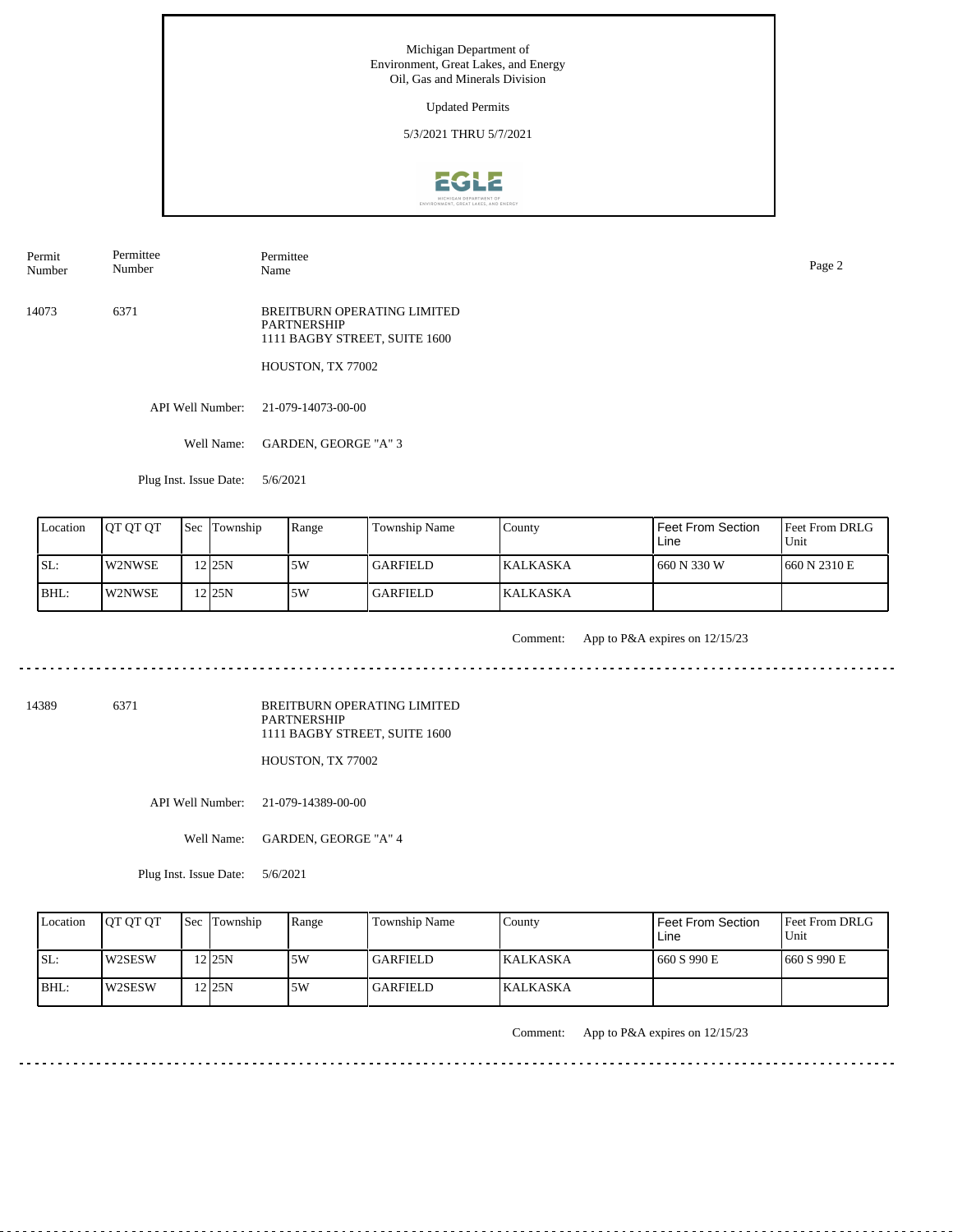Updated Permits

5/3/2021 THRU 5/7/2021



Permit Number Permittee Number

Permittee Name Page 3

14555 6371 BREITBURN OPERATING LIMITED PARTNERSHIP 1111 BAGBY STREET, SUITE 1600

HOUSTON, TX 77002

API Well Number: 21-079-14555-00-00

Well Name: GARDEN, GEORGE "B" 2

Plug Inst. Issue Date: 5/6/2021

| Location | <b>IOT OT OT</b> | <b>Sec</b> Township | Range | Township Name   | County           | <b>Feet From Section</b><br>Line | Feet From DRLG<br>Unit |
|----------|------------------|---------------------|-------|-----------------|------------------|----------------------------------|------------------------|
| SL:      | <b>W2SENE</b>    | 12 25 N             | 5W    | <b>GARFIELD</b> | <b>IKALKASKA</b> | 660 S 990 E                      | 1660 S 990 E           |
| BHL:     | <b>W2SENE</b>    | 12125N              | 5W    | <b>GARFIELD</b> | <b>IKALKASKA</b> |                                  |                        |

<u>. . . . . . . . . . . .</u>

Comment: App to P&A expires on 12/15/23

15073 5951

PAN GAS STORAGE LLC DBA SOUTHWEST GAS

1300 MAIN STREET HOUSTON, TX 77002

API Well Number: 21-093-15073-01-00

Well Name: RICHARDS, P E COMM 1

Plug Inst. Issue Date: 5/3/2021

| Location | <b>IOT OT OT</b> | <b>Sec Township</b> | Range | <b>Township Name</b> | County             | Feet From Section<br>Line | <b>Feet From DRLG</b><br>Unit |
|----------|------------------|---------------------|-------|----------------------|--------------------|---------------------------|-------------------------------|
| SL:      | <b>INWSESE</b>   | 6 2N                | 5Ε    | <b>GENOA</b>         | <b>ILIVINGSTON</b> | 1174 S 1321 E             |                               |
| BHL:     | <b>INWSESE</b>   | 6 I 2 N             | 5E    | <b>GENOA</b>         | <b>LIVINGSTON</b>  |                           |                               |

Comment: App to P&A expires on 5/3/22

<u>. . . . . . . . . . . . . . . . .</u>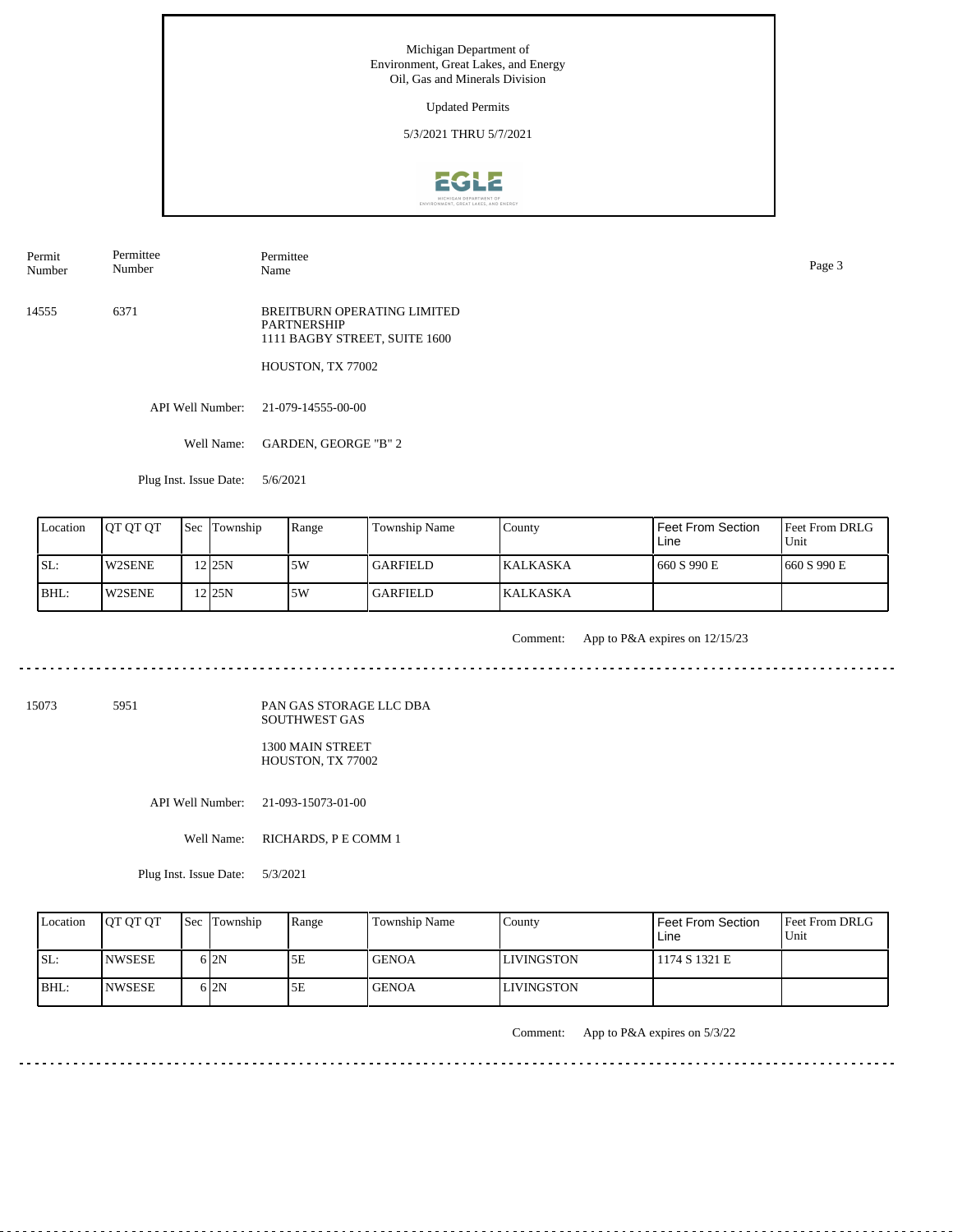Updated Permits

5/3/2021 THRU 5/7/2021



Permit Number Permittee Number

Permittee Name Page 4

15123 6371 BREITBURN OPERATING LIMITED PARTNERSHIP 1111 BAGBY STREET, SUITE 1600

HOUSTON, TX 77002

API Well Number: 21-039-15123-00-00

Well Name: STATE BEAVER CREEK B-1

Plug Inst. Issue Date: 5/6/2021

| Location | <b>IOT OT OT</b> | <b>Sec</b> Township | Range | Township Name  | County           | Feet From Section<br>Line | l Feet From DRLG<br>Unit |
|----------|------------------|---------------------|-------|----------------|------------------|---------------------------|--------------------------|
| ISL:     | <b>IW2SWNW</b>   | 28 <sub>25N</sub>   | 14W   | I BEAVER CREEK | <b>ICRAWFORD</b> | 835 S 330 W               |                          |
| BHL:     | <b>IW2SWNW</b>   | 28 <sub>25N</sub>   | .4W   | I BEAVER CREEK | <b>ICRAWFORD</b> |                           |                          |

. . . . . . . . .

Comment: App to P&A expires on 12/15/21

. . . . . . . . . . . . . . . . . . . .

16727 6371

BREITBURN OPERATING LIMITED PARTNERSHIP 1111 BAGBY STREET, SUITE 1600

HOUSTON, TX 77002

API Well Number: 21-039-16727-00-00

Well Name: STATE BEAVER CREEK C 1

Plug Inst. Issue Date: 5/6/2021

| Location | <b>IOT OT OT</b> | <b>Sec</b> Township | Range | Township Name       | County           | Feet From Section<br>∟ine | <b>Feet From DRLG</b><br>Unit |
|----------|------------------|---------------------|-------|---------------------|------------------|---------------------------|-------------------------------|
| ISL:     | <b>IW2NENW</b>   | 29 <sub>125N</sub>  | 4W    | <b>BEAVER CREEK</b> | <b>ICRAWFORD</b> | 660 N 990 E               | 1660 N 330 W                  |
| BHL:     | <b>IW2NENW</b>   | 29 <sub>25N</sub>   | 4W    | <b>BEAVER CREEK</b> | <b>ICRAWFORD</b> |                           |                               |

Comment: App to P&A expires on 12/15/24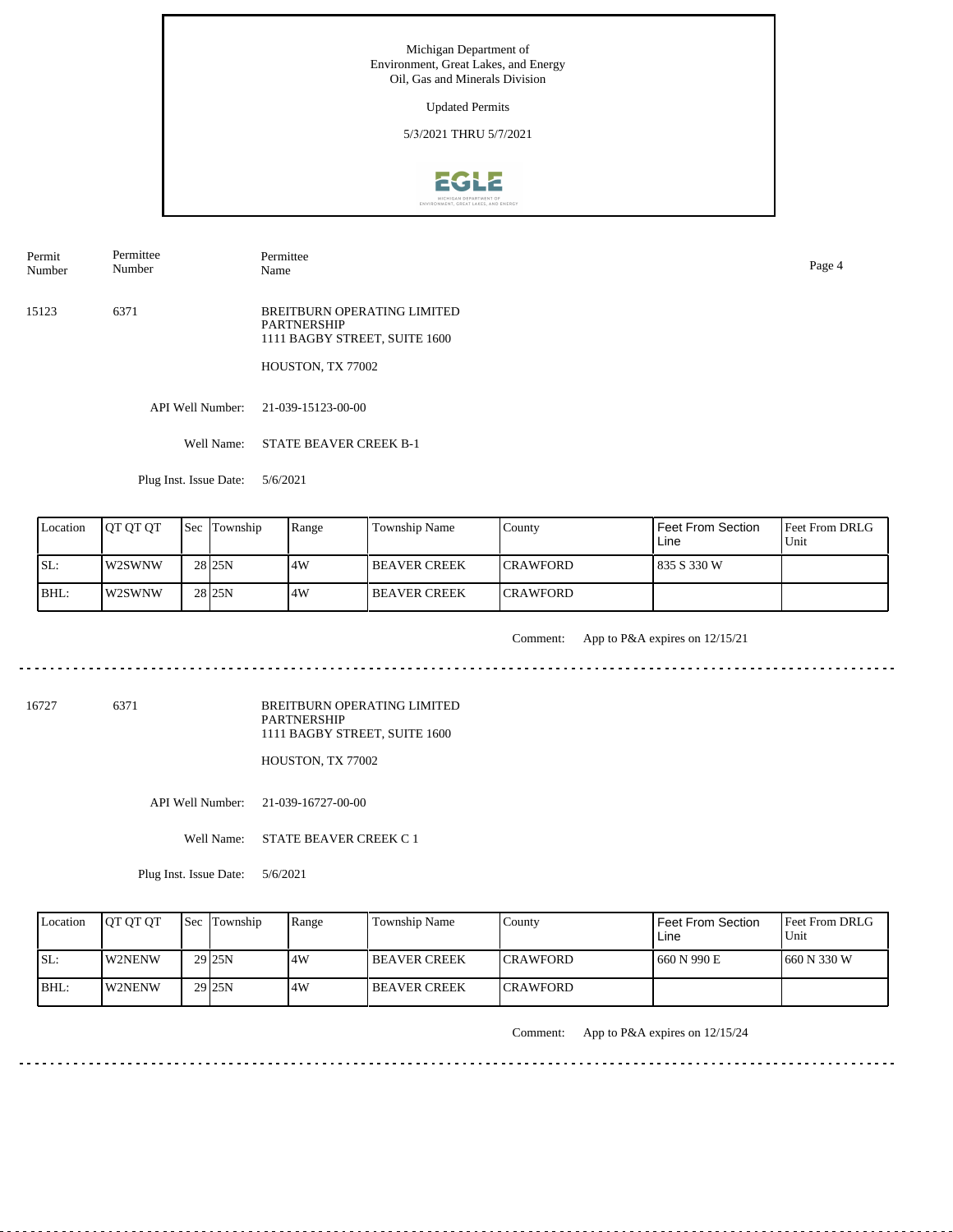Updated Permits

5/3/2021 THRU 5/7/2021



Permit Number Permittee Number

Permittee Name Page 5

16901 40 MUSKEGON DEVELOPMENT **COMPANY** 

> 1425 S MISSION RD MOUNT PLEASANT, MI 48858

API Well Number: 21-129-16901-00-00

Well Name: STATE FOSTER "D" 5

Plug Inst. Issue Date: 5/5/2021

| Location | <b>IOT OT OT</b> | <b>Sec</b> Township | Range | Township Name | County  | <b>Feet From Section</b><br>Line | Feet From DRLG<br>Unit |
|----------|------------------|---------------------|-------|---------------|---------|----------------------------------|------------------------|
| SL:      | <b>INWNESE</b>   | 20 <sub>124</sub> N | 2E    | <b>FOSTER</b> | IOGEMAW | 330 N 990 E                      | 330 N 330 W            |
| BHL:     | <b>INWNESE</b>   | 20 <sub>124</sub> N | 2E    | <b>FOSTER</b> | IOGEMAW |                                  |                        |

<u>. . . . . . . . . . . .</u>

Comment: App to P&A expires on 5/5/22

17195 40

MUSKEGON DEVELOPMENT COMPANY 1425 S MISSION RD MOUNT PLEASANT, MI 48858

API Well Number: 21-051-17195-00-00

Well Name: MCCRANDALL, B & G 1-A

Plug Inst. Issue Date: 4/30/2021

| Location | <b>OT OT OT</b> | <b>Sec</b> Township | Range | <b>Township Name</b> | County          | Feet From Section<br>Line | Feet From DRLG<br>Unit |
|----------|-----------------|---------------------|-------|----------------------|-----------------|---------------------------|------------------------|
| ISL:     | ISWSESW         | 2117N               | 1E    | <b>BILLINGS</b>      | <b>IGLADWIN</b> | 360 S 990 E               | 1360 S 330 W           |
| BHL:     | <b>ISWSESW</b>  | 2117N               | 1E    | <b>BILLINGS</b>      | <b>IGLADWIN</b> |                           |                        |

Comment: App to P&A expires on 4/30/22

. . . . . . . . . . . .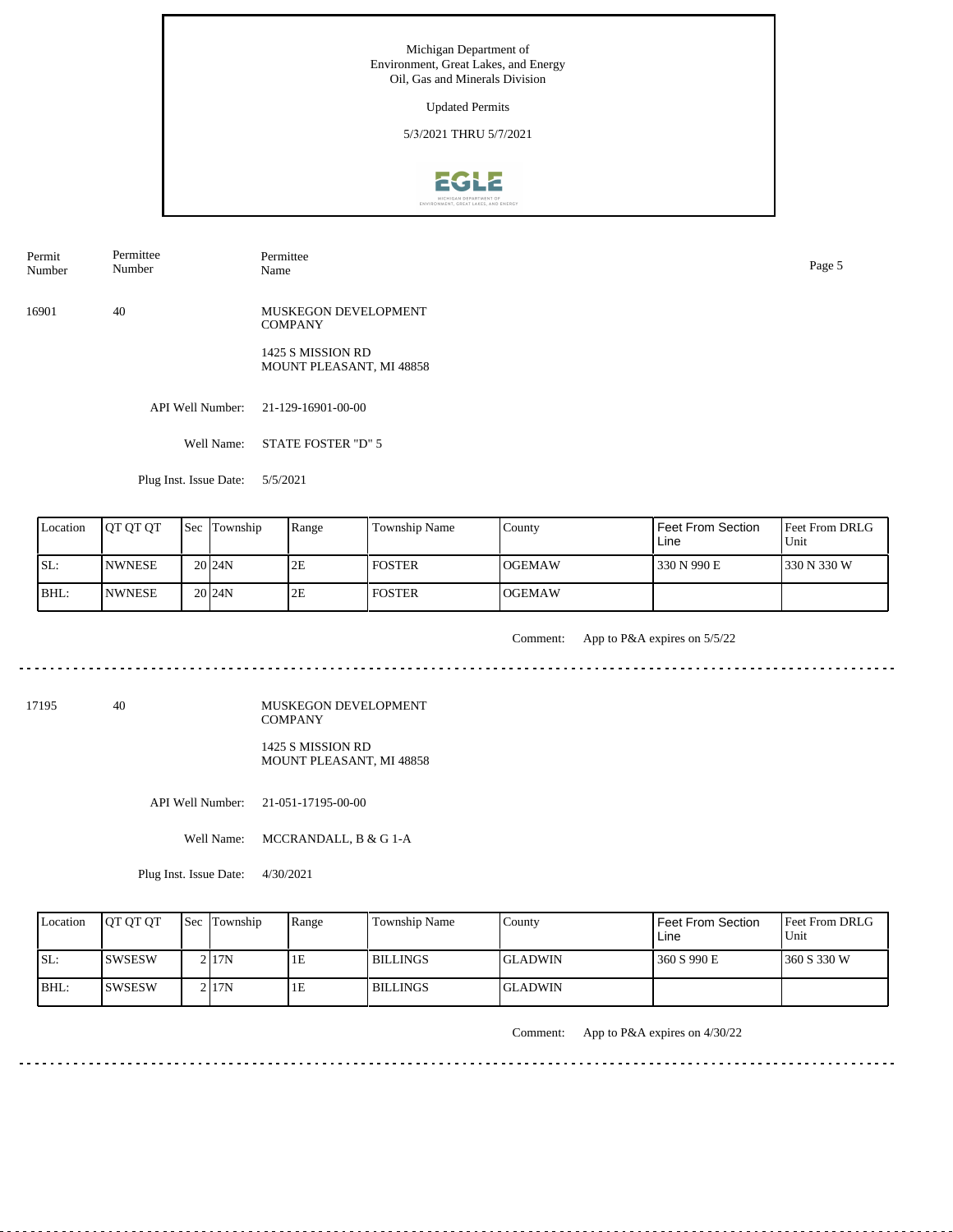Updated Permits

5/3/2021 THRU 5/7/2021



Permit Number Permittee Number Permittee<br>Name Name Page 6

61215 5280 JORDAN DEVELOPMENT COMPANY LLC

> 1503 GARFIELD RD NORTH TRAVERSE CITY, MI 49696

API Well Number: 21-051-61215-00-00

Well Name: GROVE 1-15

Plug Inst. Issue Date: 5/6/2021

| Location | <b>IOT OT OT</b> | Sec | Township | Range | <b>Township Name</b> | County          | l Feet From Section<br>Line | <b>Feet From DRLG</b><br>Unit |
|----------|------------------|-----|----------|-------|----------------------|-----------------|-----------------------------|-------------------------------|
| SL:      | <b>SENENE</b>    |     | 15 I 19N | 2W    | <b>SAGE</b>          | <b>IGLADWIN</b> | 1960 N 365 E                | 1351 S 948 W                  |
| BHL:     | <b>SENENE</b>    |     | 15 I 19N | 2W    | <b>SAGE</b>          | <b>IGLADWIN</b> |                             |                               |

Comment: App to P&A expires on 5/6/22

د د د د د <u>. . . . . . . . .</u>  $\sim$   $\sim$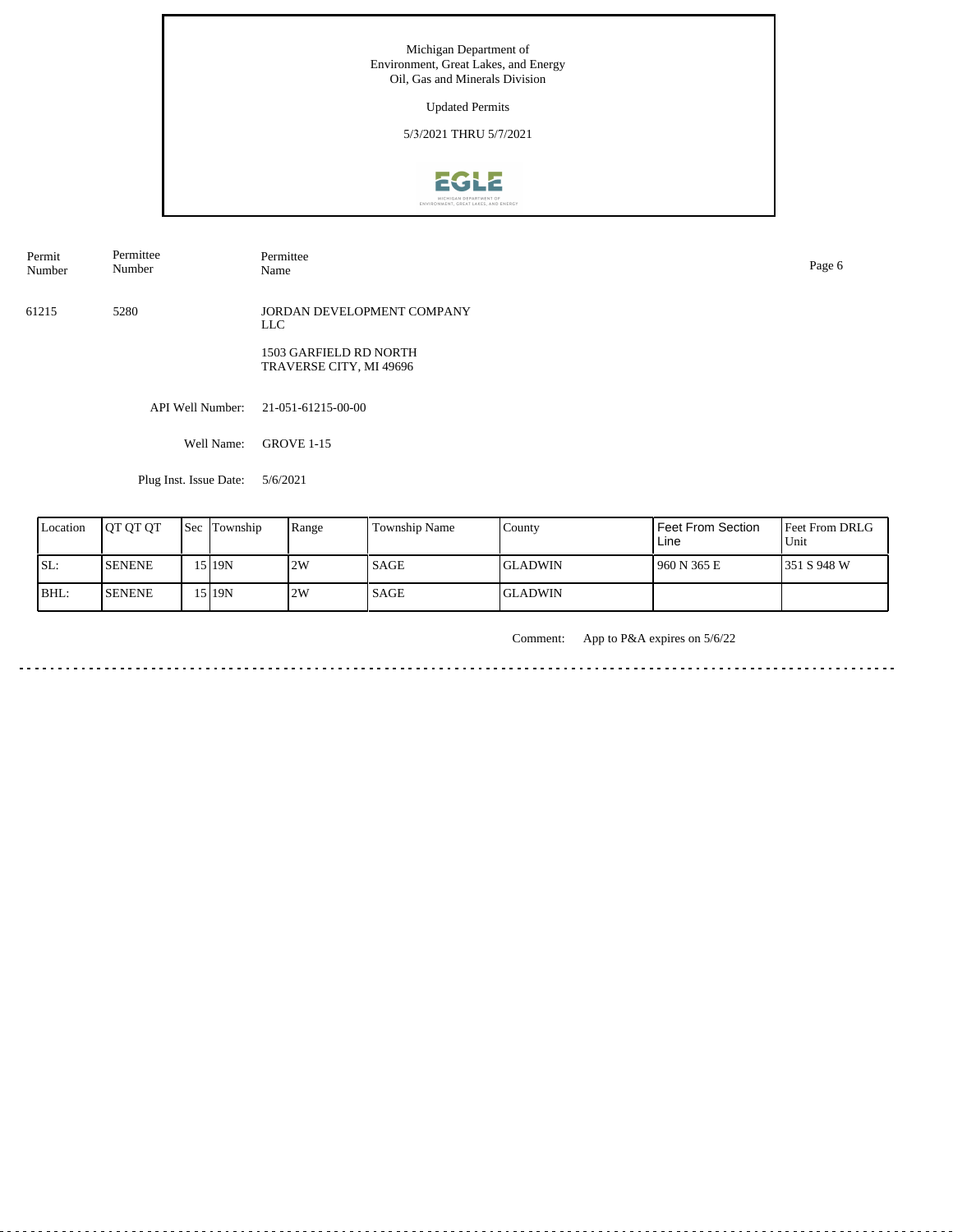Updated Permits

5/3/2021 THRU 5/7/2021



Permit Number Permittee Number Permittee Name Page 7

## **APPLICATIONS TO CHANGE WELL STATUS:**

35926 6310

CORE ENERGY LLC

1011 NOTEWARE DRIVE TRAVERSE CITY, MI 49686

API Well Number: 21-079-35926-00-00

Well Name: STATE BLUE LAKE 1-5

Approval Date: 5/3/2021

| Location | <b>IOT OT OT</b> | l Sec | <b>Township</b> | Range | <b>Township Name</b> | County           | Feet From Section<br>Line | <b>Feet From DRLG</b><br>Unit |
|----------|------------------|-------|-----------------|-------|----------------------|------------------|---------------------------|-------------------------------|
| SL:      | <b>SESENW</b>    |       | 5 I28N          | 5W    | <b>BLUE LAKE</b>     | <b>IKALKASKA</b> | 545 S 350 E               | 1545 S 350 E                  |
| BHL:     | <b>SESENW</b>    |       | 5 I28N          | .5W   | I BLUE LAKE          | <b>KALKASKA</b>  |                           |                               |

Proposed Rework: Temporarily Abandoned Comment: ACOWS for TA expires on 3/31/22

<u>. . . . . . . . .</u>

<u>e e e e e e e e e</u>

42449 6361

RIVERSIDE ENERGY MICHIGAN LLC 10691 EAST CARTER ROAD SUITE 201 TRAVERSE CITY, MI 49684

API Well Number: 21-137-42449-00-00

Well Name: MACKINNON ET AL 21-34

Approval Date: 5/4/2021

| Location | <b>IOT OT OT</b> | <b>Sec</b> | Township | Range | Township Name      | County         | Feet From Section<br>Line | <b>IFeet From DRLG</b><br>Unit |
|----------|------------------|------------|----------|-------|--------------------|----------------|---------------------------|--------------------------------|
| SL:      | <b>I</b> SENENW  |            | 34 29N   | 3W    | <b>OTSEGO LAKE</b> | <b>IOTSEGO</b> | 646 N 664 E               | 1645 S 664 E                   |
| BHL:     | <b>ISENENW</b>   |            | 34 29N   | 3W    | LOTSEGO LAKE       | <b>LOTSEGO</b> |                           |                                |

Proposed Rework: Temporarily Abandoned Comment: ACOWS for TA expires on 4/30/22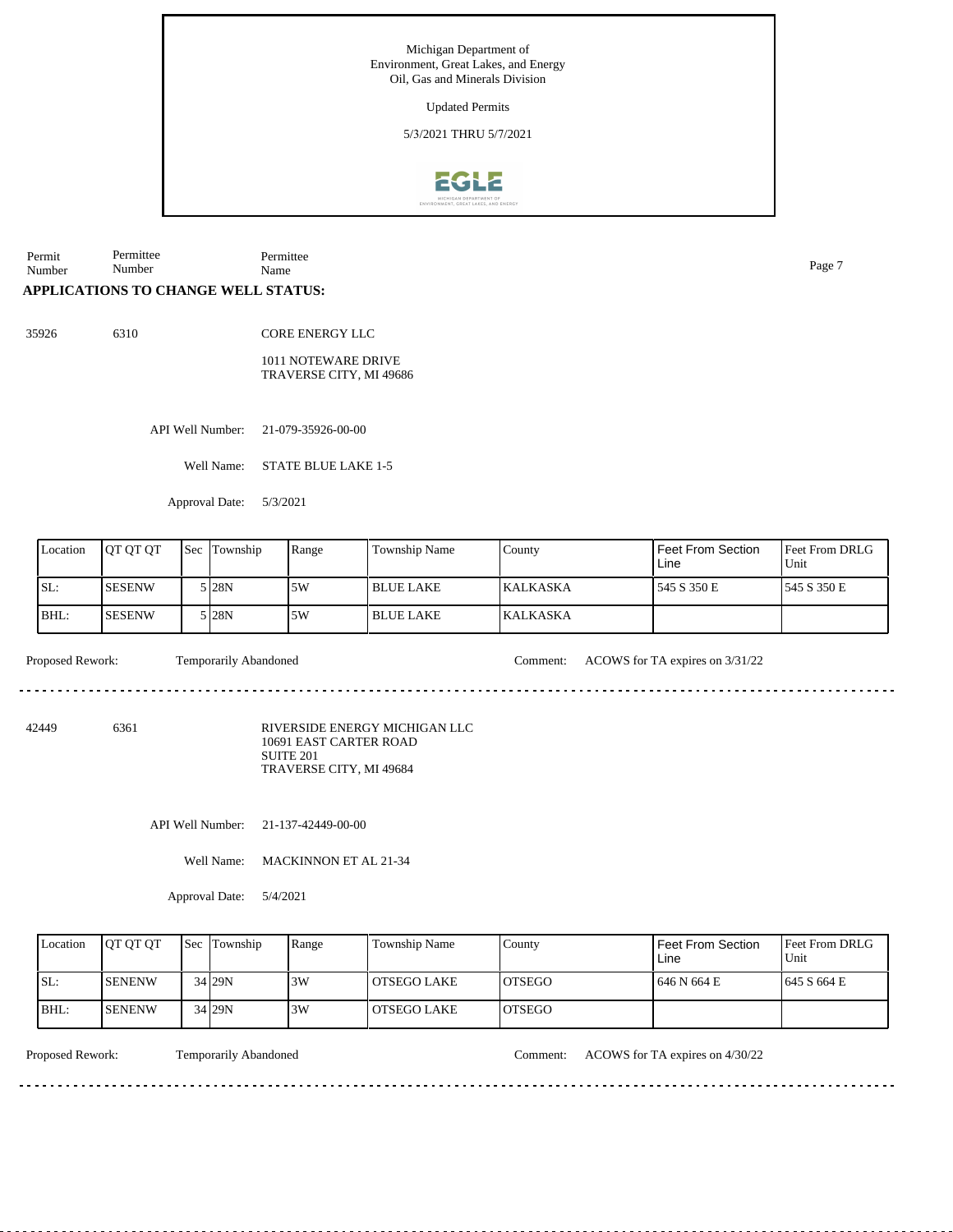Updated Permits

5/3/2021 THRU 5/7/2021



47350 6361 RIVERSIDE ENERGY MICHIGAN LLC 10691 EAST CARTER ROAD SUITE 201 TRAVERSE CITY, MI 49684 Permit Number Permittee Number Permittee Name Page 8

API Well Number: 21-137-47350-00-00

Well Name: STATE HAYES (THOMAS LAKE I) D4-34

Approval Date: 5/4/2021

| Location | <b>OT OT OT</b> | Sec | Township | Range | Township Name | County         | Feet From Section<br>Line | <b>Feet From DRLG</b><br>Unit |
|----------|-----------------|-----|----------|-------|---------------|----------------|---------------------------|-------------------------------|
| SL:      | <b>SESESE</b>   |     | 34 30N   | 14W   | <b>HAYES</b>  | IOTSEGO        | 335 S 496 E               | 1335 S 496 E                  |
| BHL:     | <b>SESESE</b>   |     | 34 30N   | 14W   | <b>HAYES</b>  | <b>IOTSEGO</b> |                           |                               |

Proposed Rework: Temporarily Abandoned Comment: ACOWS for TA expires on 4/30/22

50139 6361

RIVERSIDE ENERGY MICHIGAN LLC 10691 EAST CARTER ROAD SUITE 201 TRAVERSE CITY, MI 49684

API Well Number: 21-119-50139-00-00

Well Name: STATE HILLMAN 4-20

Approval Date: 5/4/2021

| Location | <b>IOT OT OT</b> | <b>Sec Township</b> | Range | Township Name  | County              | <b>Feet From Section</b><br>Line | <b>Feet From DRLG</b><br>Unit |
|----------|------------------|---------------------|-------|----------------|---------------------|----------------------------------|-------------------------------|
| ISL:     | <b>INENWNW</b>   | 20 <sub>31N</sub>   | 4E    | <b>HILLMAN</b> | <b>IMONTMORENCY</b> | 1499 N 1220 W                    |                               |
| BHL:     | <b>INENWNW</b>   | 20 <sub>31N</sub>   | 4E    | <b>HILLMAN</b> | <b>IMONTMORENCY</b> |                                  |                               |

<u>. . . . . . . . .</u>

Proposed Rework: Temporarily Abandoned Comment: ACOWS for TA expires on 5/4/22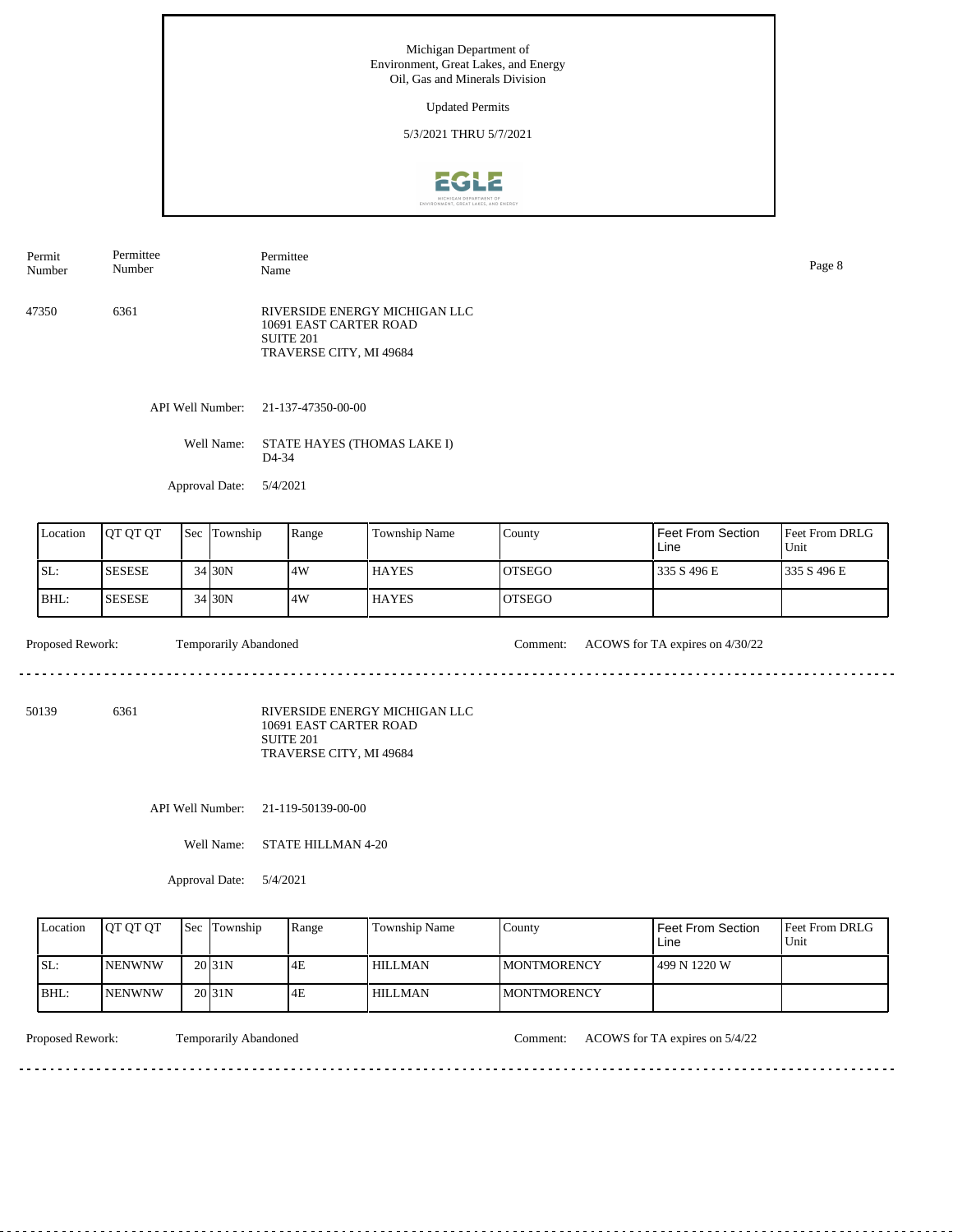Updated Permits

5/3/2021 THRU 5/7/2021



52964 6361 RIVERSIDE ENERGY MICHIGAN LLC 10691 EAST CARTER ROAD SUITE 201 TRAVERSE CITY, MI 49684 Permit Number Permittee Number Permittee Name Page 9

API Well Number: 21-079-52964-00-00

Well Name: STRANG A2-6

Approval Date: 5/3/2021

| Location | <b>IOT OT OT</b> | <b>Sec Township</b> | Range | Township Name        | County           | Feet From Section<br>Line | <b>Feet From DRLG</b><br>Unit |
|----------|------------------|---------------------|-------|----------------------|------------------|---------------------------|-------------------------------|
| SL:      | <b>SENENW</b>    | 6 <sub>28N</sub>    | 7W    | <b>I RAPID RIVER</b> | <b>IKALKASKA</b> | 1 803 N 634 E             |                               |
| BHL:     | <b>ISENENW</b>   | 6 <sub>28N</sub>    | 7W    | <b>I RAPID RIVER</b> | <b>KALKASKA</b>  |                           |                               |

<u>. . . . . . .</u>

Proposed Rework: Temporarily Abandoned Comment: ACOWS for TA expires on  $3/31/22$ 

52988 6361

RIVERSIDE ENERGY MICHIGAN LLC 10691 EAST CARTER ROAD SUITE 201 TRAVERSE CITY, MI 49684

API Well Number: 21-137-52988-00-00

Well Name: LEIK A2-16

Approval Date: 5/4/2021

| Location | <b>IOT OT OT</b> | <b>Sec Township</b> | Range | <b>Township Name</b> | County         | Feet From Section<br>Line | <b>Feet From DRLG</b><br>Unit |
|----------|------------------|---------------------|-------|----------------------|----------------|---------------------------|-------------------------------|
| ISL:     | <b>ISENENW</b>   | 16 32N              | 3W    | <b>CORWITH</b>       | IOTSEGO        | 1918 N 570 E              | 1918 N 570 E                  |
| IBHL:    | <b>ISENENW</b>   | 16 32N              | 3W    | <b>CORWITH</b>       | <b>IOTSEGO</b> |                           |                               |

<u>. . . . . . . . .</u>

Proposed Rework: Temporarily Abandoned Comment: ACOWS for TA expires on 5/4/22

<u>. . . . . . . . . . . . . . .</u>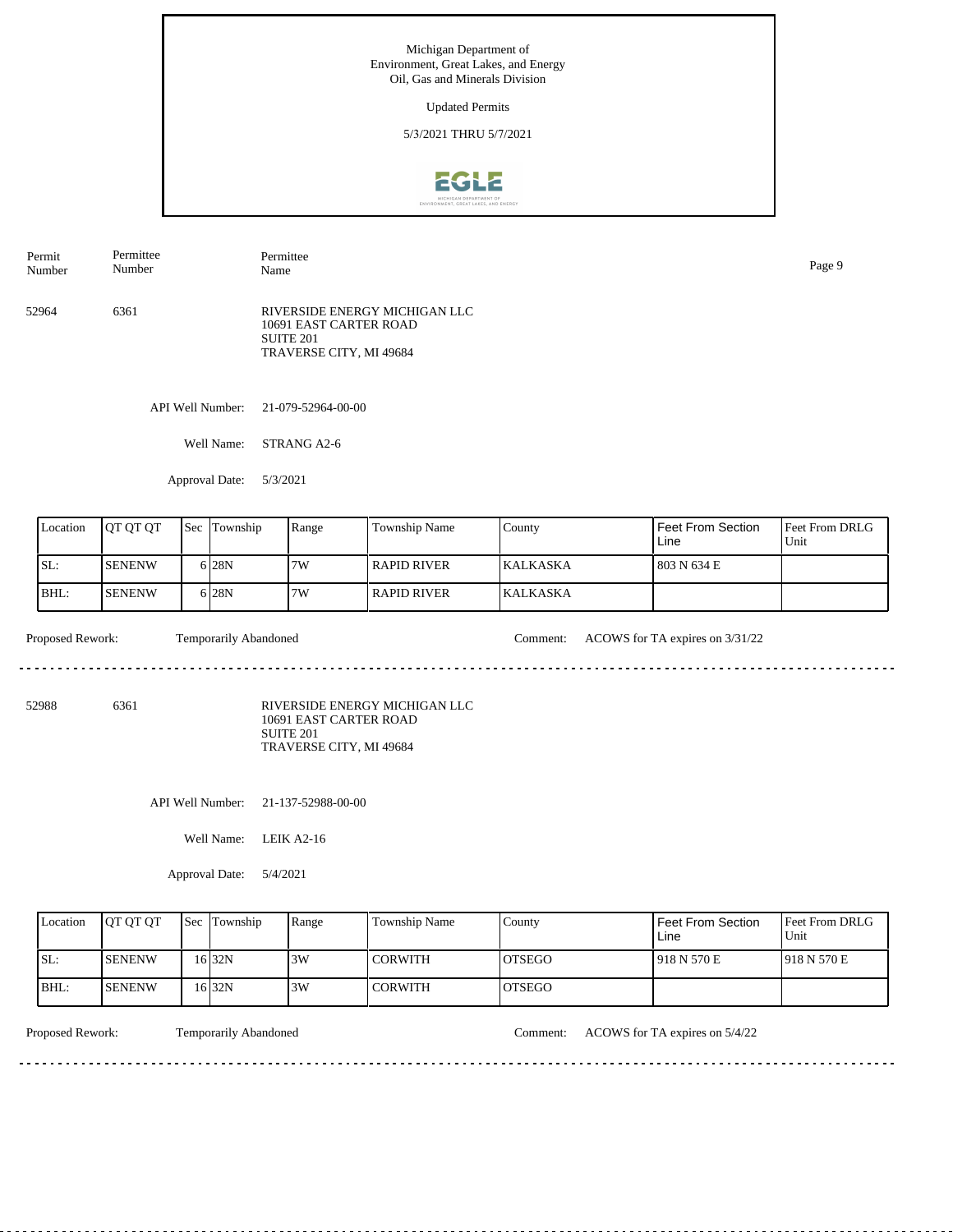Updated Permits

5/3/2021 THRU 5/7/2021



API Well Number: 21-137-55344-00-00 55344 6361 RIVERSIDE ENERGY MICHIGAN LLC 10691 EAST CARTER ROAD SUITE 201 TRAVERSE CITY, MI 49684 Permit Number Permittee Number Permittee Name Page 10

Well Name: STATE CORWITH & PEDERSON

C1-3

Approval Date: 5/4/2021

| Location | <b>IOT OT OT</b> | Sec | Township | Range | l Township Name | County         | Feet From Section<br>Line | <b>Feet From DRLG</b><br>Unit |
|----------|------------------|-----|----------|-------|-----------------|----------------|---------------------------|-------------------------------|
| ISL:     | <b>SWNWSW</b>    |     | 3 32N    | 3W    | l CORWITH       | IOTSEGO        | 1747 S 540 W              | 1423 S 814 E                  |
| BHL:     | <b>SWNWSW</b>    |     | 3 32N    | 3W    | l CORWITH       | <b>IOTSEGO</b> |                           |                               |

Proposed Rework: Temporarily Abandoned Comment: ACOWS for TA expires on 5/4/22 

55476 6310 CORE ENERGY LLC

> 1011 NOTEWARE DRIVE TRAVERSE CITY, MI 49686

API Well Number: 21-079-36115-01-00

Well Name: STATE BLUE LAKE 1-4

Approval Date: 5/3/2021

| Location | <b>IOT OT OT</b> | <b>Sec Township</b> | Range | <b>Township Name</b> | Countv          | Feet From Section<br>Line | <b>Feet From DRLG</b><br>Unit |
|----------|------------------|---------------------|-------|----------------------|-----------------|---------------------------|-------------------------------|
| ISL:     | <b>NESENW</b>    | 4 28N               | .5W   | I BLUE LAKE-         | <b>KALKASKA</b> | 1942 N 2043 W             | 1594 N 752 W                  |
| BHL:     | <b>INESENW</b>   | 4 28N               | 5W    | l BLUE LAKE          | KALKASKA        |                           |                               |

<u>. . . . . . . . .</u>

Proposed Rework: Temporarily Abandoned Comment: ACOWS for TA expires on 3/31/22

------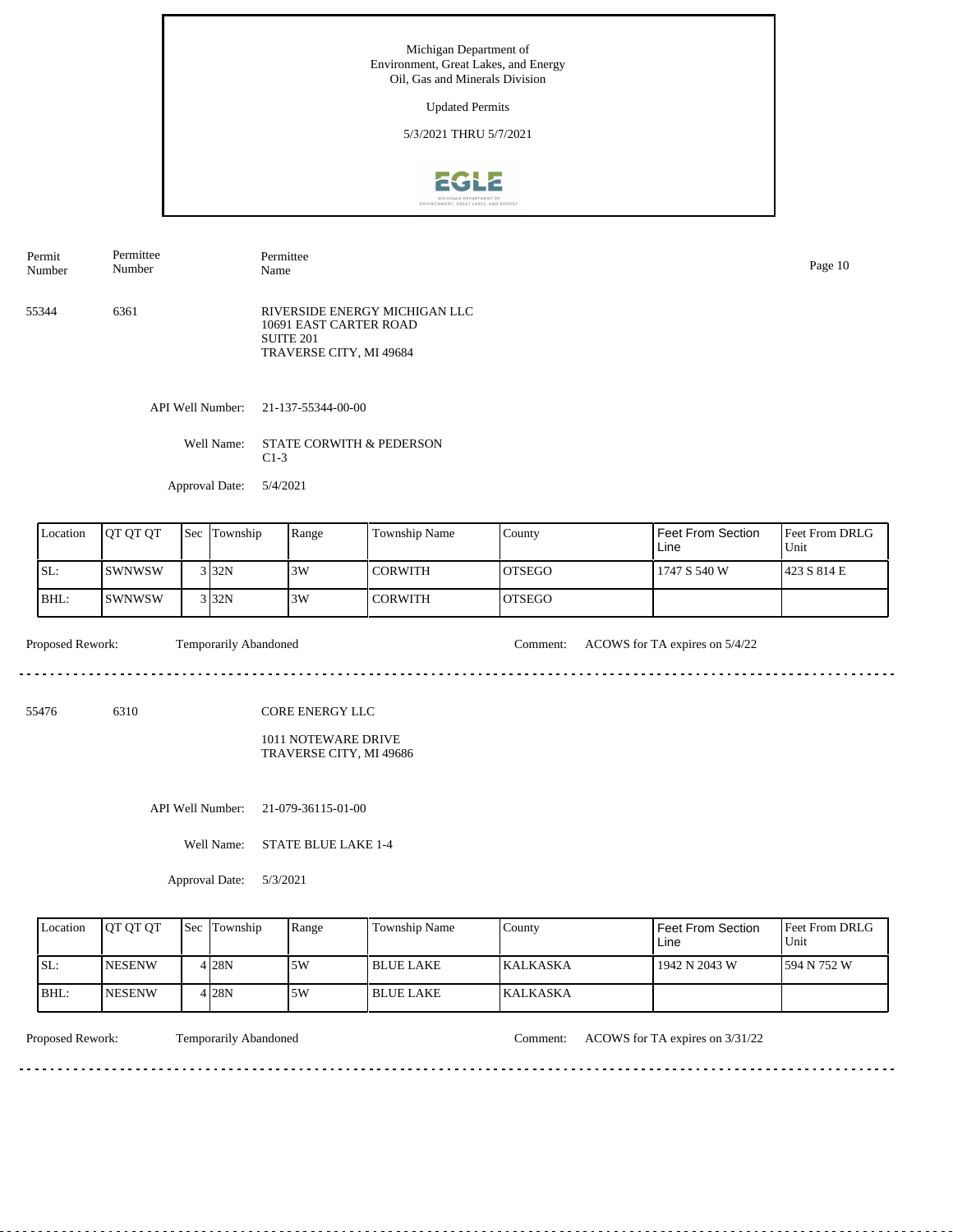5/3/2021 THRU 5/7/2021



58715 6361 RIVERSIDE ENERGY MICHIGAN LLC 10691 EAST CARTER ROAD SUITE 201 TRAVERSE CITY, MI 49684 Permit Number Permittee Number Permittee Name Page 11

API Well Number: 21-119-58715-00-00

Well Name: ELLISON D3-22

Approval Date: 5/4/2021

| Location | <b>IOT OT OT</b> | 'Sec | Township            | Range | Township Name | County              | Feet From Section<br>Line | <b>Feet From DRLG</b><br>Unit |
|----------|------------------|------|---------------------|-------|---------------|---------------------|---------------------------|-------------------------------|
| SL:      | ISWSWSE          |      | 22 <sub>130</sub> N | 4E    | <b>RUST</b>   | <b>IMONTMORENCY</b> | 360 S 2283 E              | 1360 S 375 W                  |
| BHL:     | ISWSWSE          |      | 22 <sub>130</sub> N | 4E    | <b>RUST</b>   | <b>IMONTMORENCY</b> |                           |                               |

. . . . . . . . . . . . . . . . .

<u>. . . . . . .</u>

Proposed Rework: Temporarily Abandoned Comment: ACOWS for TA expires on 5/4/22

60863 5320

SAVOY ENERGY LP 920 HASTINGS STREET, SUITE A PO BOX 1560 TRAVERSE CITY, MI 49685-1560

API Well Number: 21-075-60831-01-00

Well Name: BOYCE 1-24A HD1

True Vertical Depth: 4227

Approval Date: 3/25/2021

| Location | <b>IOT OT OT</b> |           | <b>Sec Township</b> | Range | <b>Township Name</b> | County         | Feet From Section<br>Line | <b>Feet From DRLG</b><br>Unit |
|----------|------------------|-----------|---------------------|-------|----------------------|----------------|---------------------------|-------------------------------|
| ISL:     | <b>INWNWSW</b>   |           | $24$ $4S$           | ΙE    | <b>COLUMBIA</b>      | <b>JACKSON</b> | 2671 S 331 W              |                               |
| IBHL:    | ISESWNW          | $24$ $4S$ |                     | 1E    | <b>COLUMBIA</b>      | <b>JACKSON</b> | 2499 N 978 W              | 496 N 350 E                   |

Temporarily Abandoned

Proposed Rework: Temporarily Abandoned Comment: ACOWS for TA expires on  $3/31/22$ 

. . . . . . . . . . . . . . . .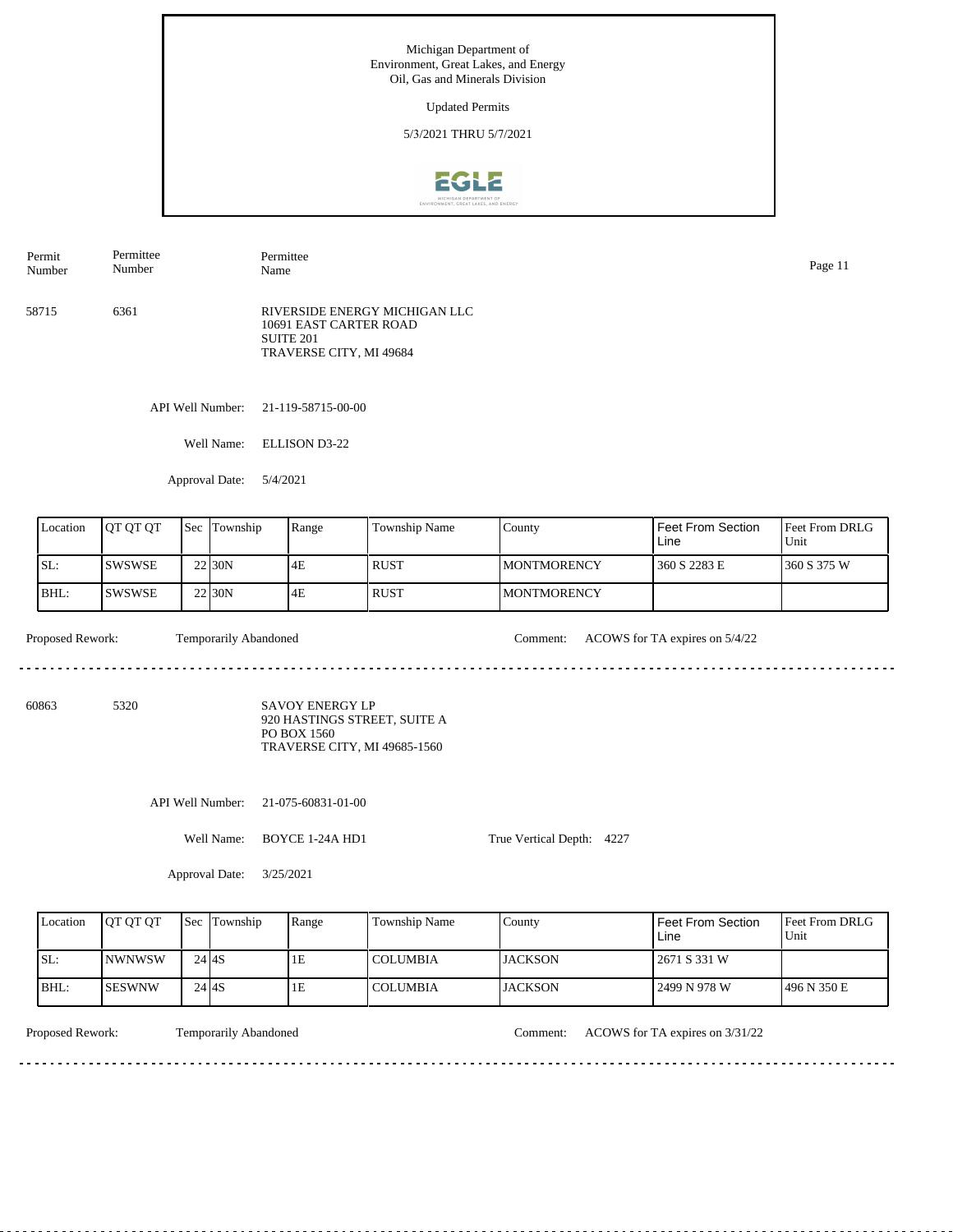Michigan Department of Environment, Great Lakes, and Energy Oil, Gas and Minerals Division Updated Permits 5/3/2021 THRU 5/7/2021**EGLE** Permittee

| Number   | Number   |                  |                | Name     |                                                |               |                      |      |                   | Page 12                |  |
|----------|----------|------------------|----------------|----------|------------------------------------------------|---------------|----------------------|------|-------------------|------------------------|--|
| 60903    | 6310     |                  |                |          | <b>CORE ENERGY LLC</b>                         |               |                      |      |                   |                        |  |
|          |          |                  |                |          | 1011 NOTEWARE DRIVE<br>TRAVERSE CITY, MI 49686 |               |                      |      |                   |                        |  |
|          |          | API Well Number: |                |          | 21-039-60903-00-00                             |               |                      |      |                   |                        |  |
|          |          |                  | Well Name:     |          | STATE MAPLE FOREST 2-6                         |               | True Vertical Depth: | 6880 |                   |                        |  |
|          |          |                  | Approval Date: | 5/3/2021 |                                                |               |                      |      |                   |                        |  |
| Location | QT QT QT | Sec              | Township       |          | Range                                          | Township Name | County               |      | Feet From Section | Feet From D<br>$- - -$ |  |

| Location | <b>JOT OT OT</b> | <b>Sec Township</b> | Range | Township Name  | County           | Feet From Section<br>Line | <b>I</b> Feet From DRLG<br>'Unit |
|----------|------------------|---------------------|-------|----------------|------------------|---------------------------|----------------------------------|
| SL:      | <b>INENWSE</b>   | 6 28 N              | 3W    | l MAPLE FOREST | <b>ICRAWFORD</b> | 2346 S 1478 E             |                                  |
| BHL:     | <b>SESENE</b>    | 6 28 N              | 3W    | l MAPLE FOREST | <b>ICRAWFORD</b> | 2398 N 608 E              | 1093 N 608 E                     |

Permit

Permittee

Temporarily Abandoned

 $\sim$   $\sim$ 

Proposed Rework: Temporarily Abandoned Comment: ACOWS for TA expires on  $3/31/22$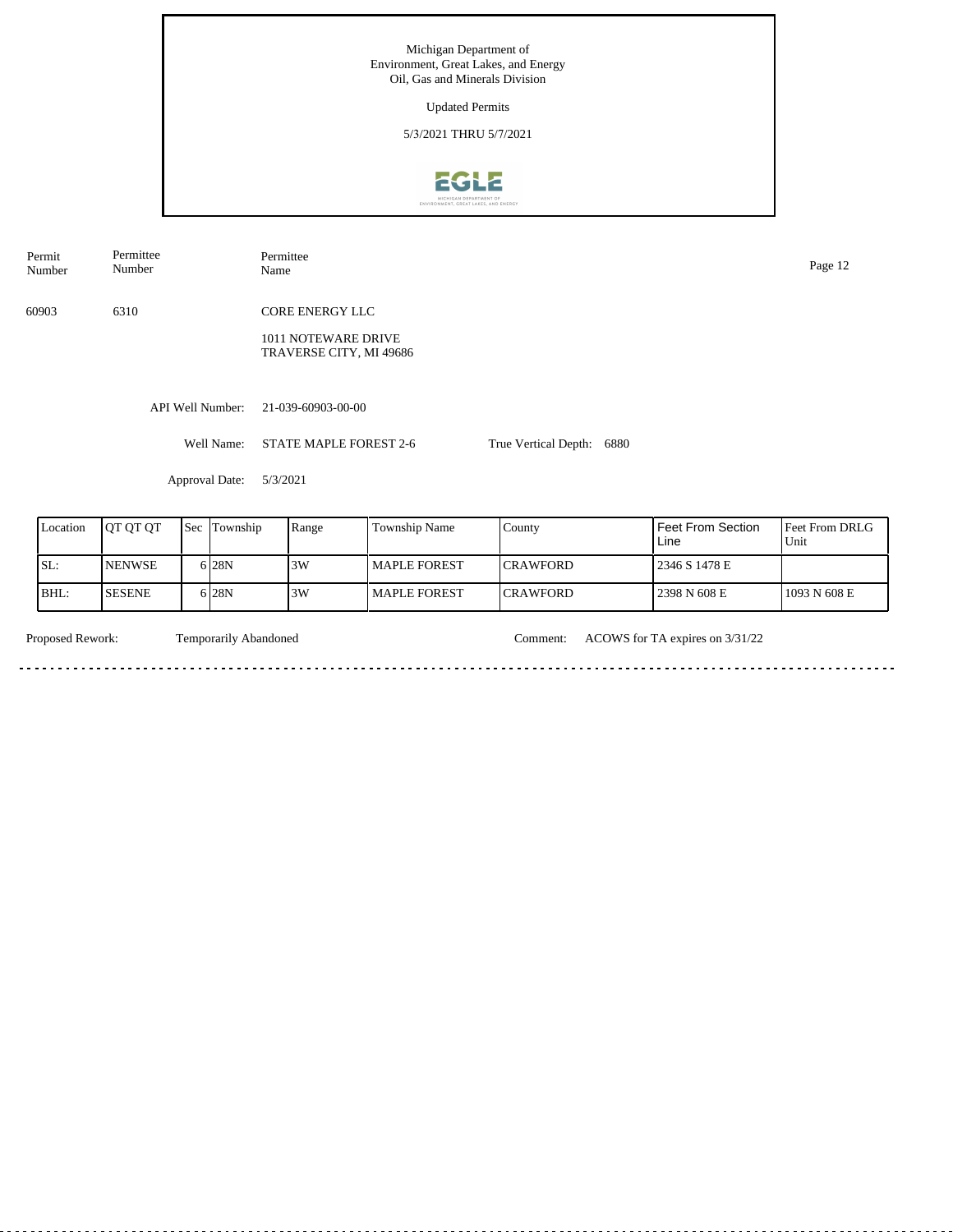

Permit Number Permittee Number Permittee Page 13<br>Name Page 13

## **RECORD OF CHANGE OF WELL STATUS:**

37794 6310

<u>. . . . . . .</u>

CORE ENERGY LLC 1011 NOTEWARE DRIVE TRAVERSE CITY, MI 49686

API Well Number: 21-137-37794-00-00

Well Name: JANIK & MACKOWIAC 1-11

Change Date: 3/2/2021

| Location | <b>IOT OT OT</b> | <b>Sec</b> Township | Range | <b>Township Name</b> | County         | Feet From Section<br>Line | <b>Feet From DRLG</b><br>Unit |
|----------|------------------|---------------------|-------|----------------------|----------------|---------------------------|-------------------------------|
| ISL:     | <b>INESESE</b>   | 1 30N               | 3W    | <b>BAGLEY</b>        | <b>IOTSEGO</b> | 1155 S 562 E              |                               |
| IBHL:    | <b>INESWSE</b>   | 1 30N               | 3W    | <b>BAGLEY</b>        | <b>IOTSEGO</b> | 710 S 703 W               | 1610 N 617 E                  |

True Vertical Depth: 6084

<u>. . . . . . . . . . . . .</u>

Proposed Rework: Reworked to Perforate & Test Current Formation Comment: Reworked to perf, stimulate, test, and return well to service. Reworked to Perforate & Test Current Formation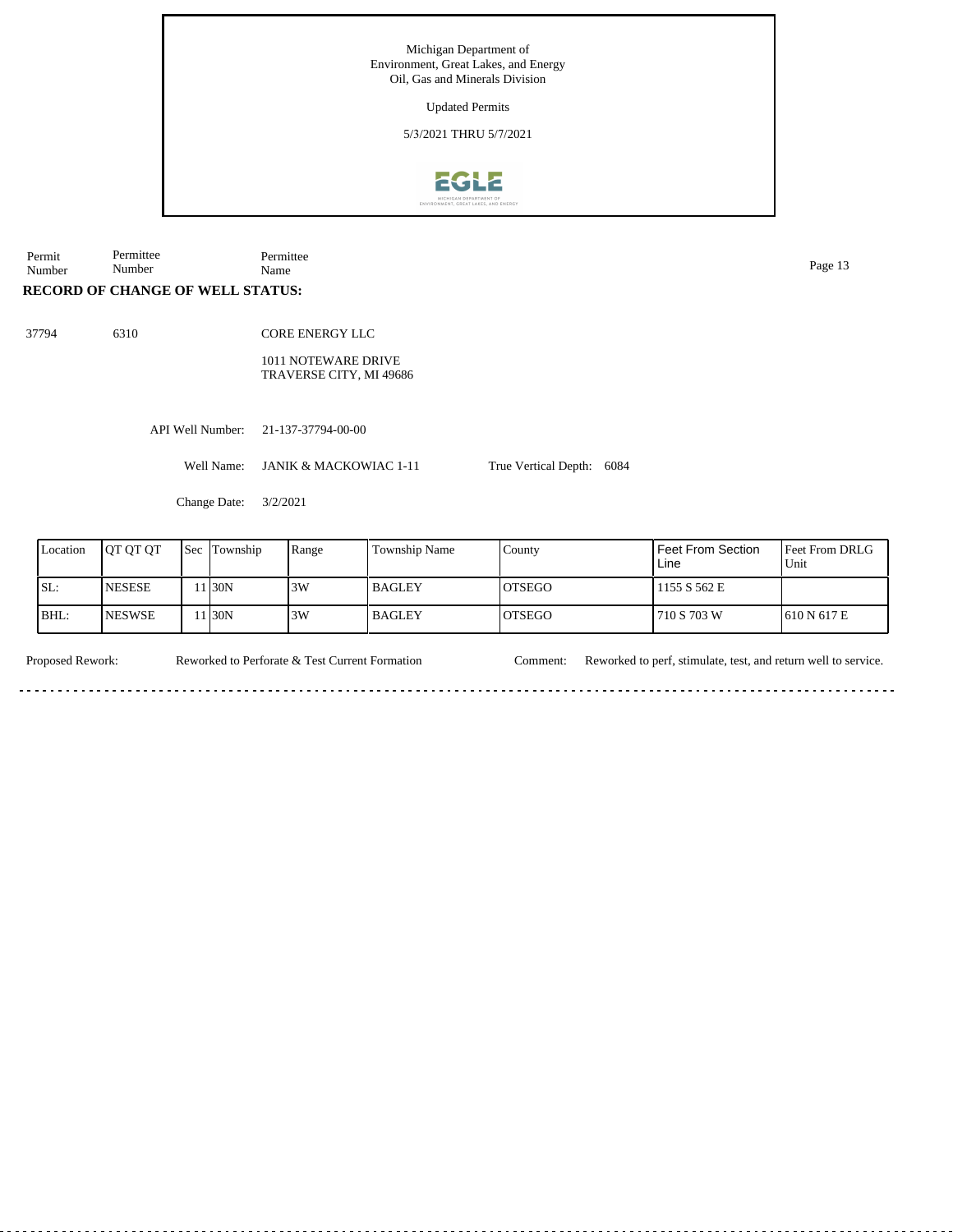Updated Permits

5/3/2021 THRU 5/7/2021



Permit Number Permittee Number Permittee Name Page 14

**TRANSFER OF OWNERSHIP:**

24664 5986

TUSCOLA ENERGY INC 920 N WATER STREET, SUITE 213

BAY CITY, MI 48708

API Well Number: 21-087-24664-00-00

Well Name: NOWLIN, HOMER 2

Transfer Date: 5/3/2021

Previous Owner: BREITBURN OPERATING LIMITED PARTNERSHIP

| Location | <b>OT OT OT</b> | <b>Sec Township</b> | Range | <b>Township Name</b> | Countv        | Feet From Section<br>Line | <b>Feet From DRLG</b><br>Unit |
|----------|-----------------|---------------------|-------|----------------------|---------------|---------------------------|-------------------------------|
| SL:      | <b>SWNESE</b>   | 28110N              | 10E   | <b>RICH</b>          | <b>LAPEER</b> | 1990 N 1040 E             | 1990 N 1040 E                 |
| BHL:     | <b>SWNESE</b>   | 28 10N              | 10E   | RICH                 | <b>LAPEER</b> |                           |                               |

 $- - - - -$ 

24829 5986

TUSCOLA ENERGY INC 920 N WATER STREET, SUITE 213

BAY CITY, MI 48708

API Well Number: 21-087-24829-00-00

Well Name: MOORE, GLEN H UNIT 1

Transfer Date: 5/3/2021

Previous Owner: BREITBURN OPERATING LIMITED PARTNERSHIP

| Location | <b>IOT OT OT</b> | Sec Township | Range | Township Name | County        | Feet From Section<br>Line | Feet From DRLG<br>Unit |
|----------|------------------|--------------|-------|---------------|---------------|---------------------------|------------------------|
| SL:      | ISWNWSW          | 27110N       | 10E   | l rich        | <b>LAPEER</b> | 990 N 480 W               | 330 S 480 W            |
| BHL:     | ISWNWSW          | 27 10N       | 10E   | l rich        | <b>LAPEER</b> |                           |                        |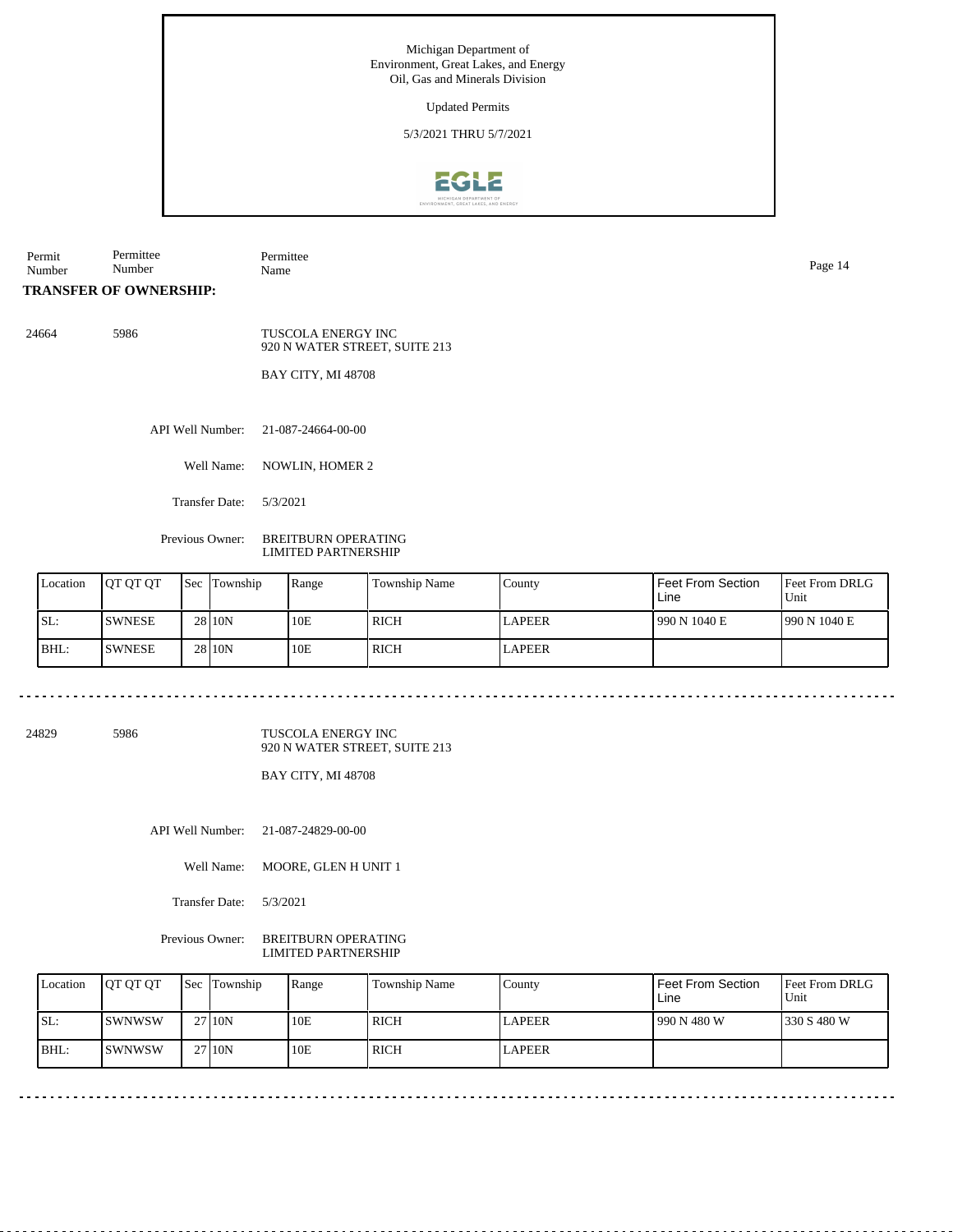Updated Permits

5/3/2021 THRU 5/7/2021



Permit Number Permittee Number

Permittee Name Page 15

24910 5986

TUSCOLA ENERGY INC 920 N WATER STREET, SUITE 213

BAY CITY, MI 48708

API Well Number: 21-087-24910-00-00

Well Name: VOLLWEILER, WM UNIT 1

Transfer Date: 5/3/2021

<u>. . . . . . . .</u>

Previous Owner: BREITBURN OPERATING LIMITED PARTNERSHIP

| Location | <b>IOT OT OT</b> | <b>Sec Township</b> | Range | <b>Township Name</b> | County        | Feet From Section<br>Line | <b>Feet From DRLG</b><br>Unit |
|----------|------------------|---------------------|-------|----------------------|---------------|---------------------------|-------------------------------|
| SL:      | <b>SWSENE</b>    | 2810 <sub>N</sub>   | 10E   | <b>RICH</b>          | <b>LAPEER</b> | 330 S 990 E               | 330 S 990 E                   |
| BHL:     | <b>SWSENE</b>    | 2810 <sub>N</sub>   | 10E   | <b>RICH</b>          | <b>LAPEER</b> |                           |                               |

25026 5986

TUSCOLA ENERGY INC 920 N WATER STREET, SUITE 213

. . . . . . . . . . . . . . . . .

BAY CITY, MI 48708

API Well Number: 21-087-25026-00-00

Well Name: STRICH, GERALD N 1

Transfer Date: 5/3/2021

Previous Owner: BREITBURN OPERATING LIMITED PARTNERSHIP

| Location | <b>IOT OT OT</b> | Sec Township | Range | Township Name | County        | Feet From Section<br>Line | <b>Feet From DRLG</b><br>Unit |
|----------|------------------|--------------|-------|---------------|---------------|---------------------------|-------------------------------|
| SL:      | <b>ISWSWNW</b>   | 27 10N       | 10E   | RICH          | <b>LAPEER</b> | 330 S 330 W               | 330 S 330 W                   |
| $IBHL$ : | ISWSWNW          | 27110N       | 10E   | RICH          | LAPEER        |                           |                               |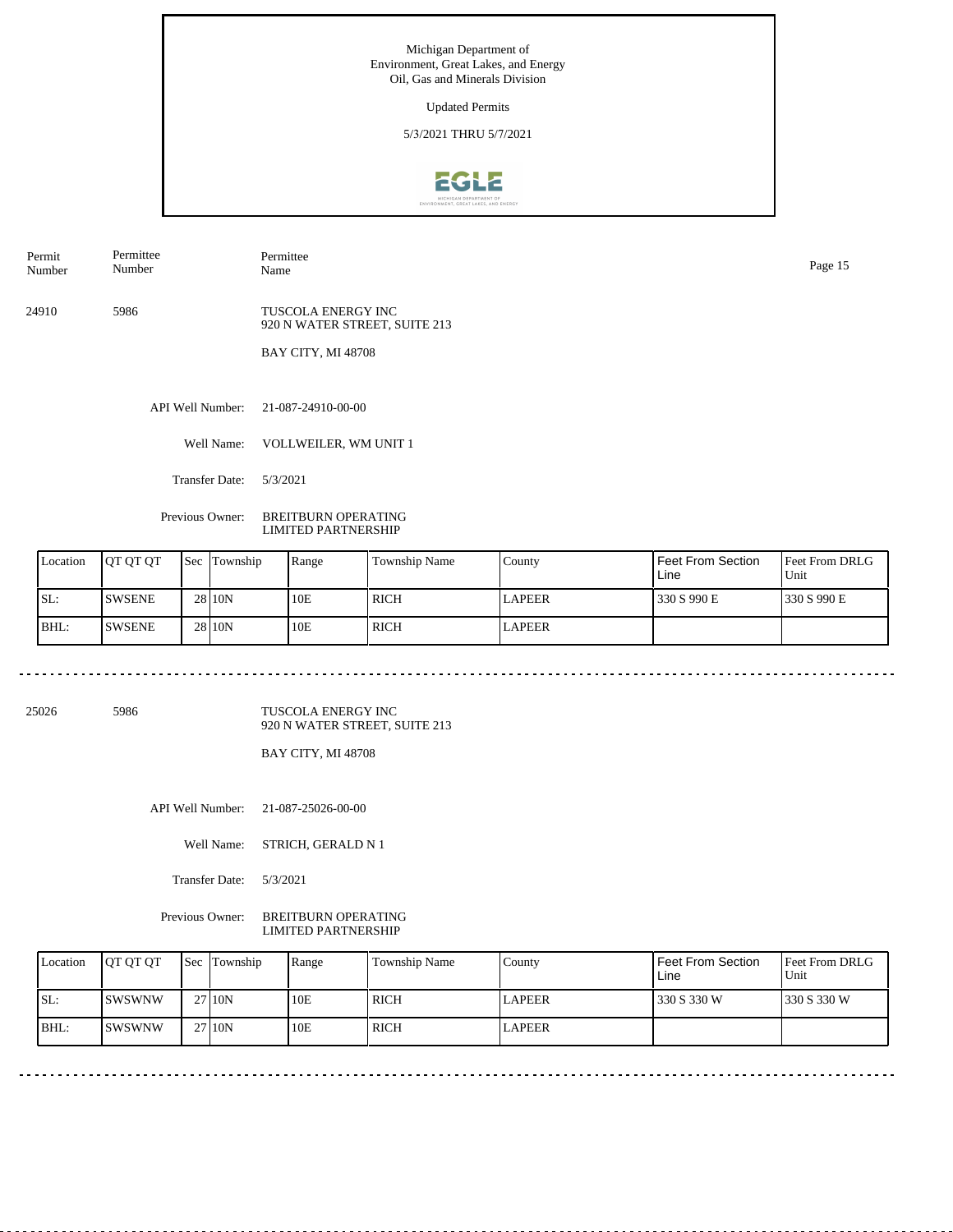Updated Permits

5/3/2021 THRU 5/7/2021



Permit Number Permittee Number

Permittee Name Page 16

25162 5986

TUSCOLA ENERGY INC 920 N WATER STREET, SUITE 213

BAY CITY, MI 48708

API Well Number: 21-087-25162-00-00

Well Name: HEBBERD, MAE 1

Transfer Date: 5/3/2021

Previous Owner: BREITBURN OPERATING LIMITED PARTNERSHIP

| Location | <b>IOT OT OT</b> | <b>Sec Township</b> | Range | <b>Township Name</b> | County        | Feet From Section<br>Line | <b>Feet From DRLG</b><br>Unit |
|----------|------------------|---------------------|-------|----------------------|---------------|---------------------------|-------------------------------|
| SL:      | <b>SWNESW</b>    | 27110N              | 10E   | <b>RICH</b>          | <b>LAPEER</b> | 990 N 990 E               | 1990 N 330 W                  |
| BHL:     | <b>ISWNESW</b>   | 27 10N              | 10E   | <b>RICH</b>          | <b>LAPEER</b> |                           |                               |

26371 5986

TUSCOLA ENERGY INC 920 N WATER STREET, SUITE 213

BAY CITY, MI 48708

API Well Number: 21-087-26371-00-00

Well Name: MOORE, GLEN H 2

Transfer Date: 5/3/2021

Previous Owner: BREITBURN OPERATING LIMITED PARTNERSHIP

| Location | <b>IOT OT OT</b> | <b>Sec</b> Township | Range | Township Name | County        | Feet From Section<br>Line | <b>Feet From DRLG</b><br>Unit |
|----------|------------------|---------------------|-------|---------------|---------------|---------------------------|-------------------------------|
| SL:      | Iswswsw          | 27 10N              | 10E   | <b>RICH</b>   | <b>LAPEER</b> | 380 S 330 W               | 1380 S 330 W                  |
| $IBHL$ : | ISWSWSW          | 27 10N              | 10E   | <b>RICH</b>   | <b>LAPEER</b> |                           |                               |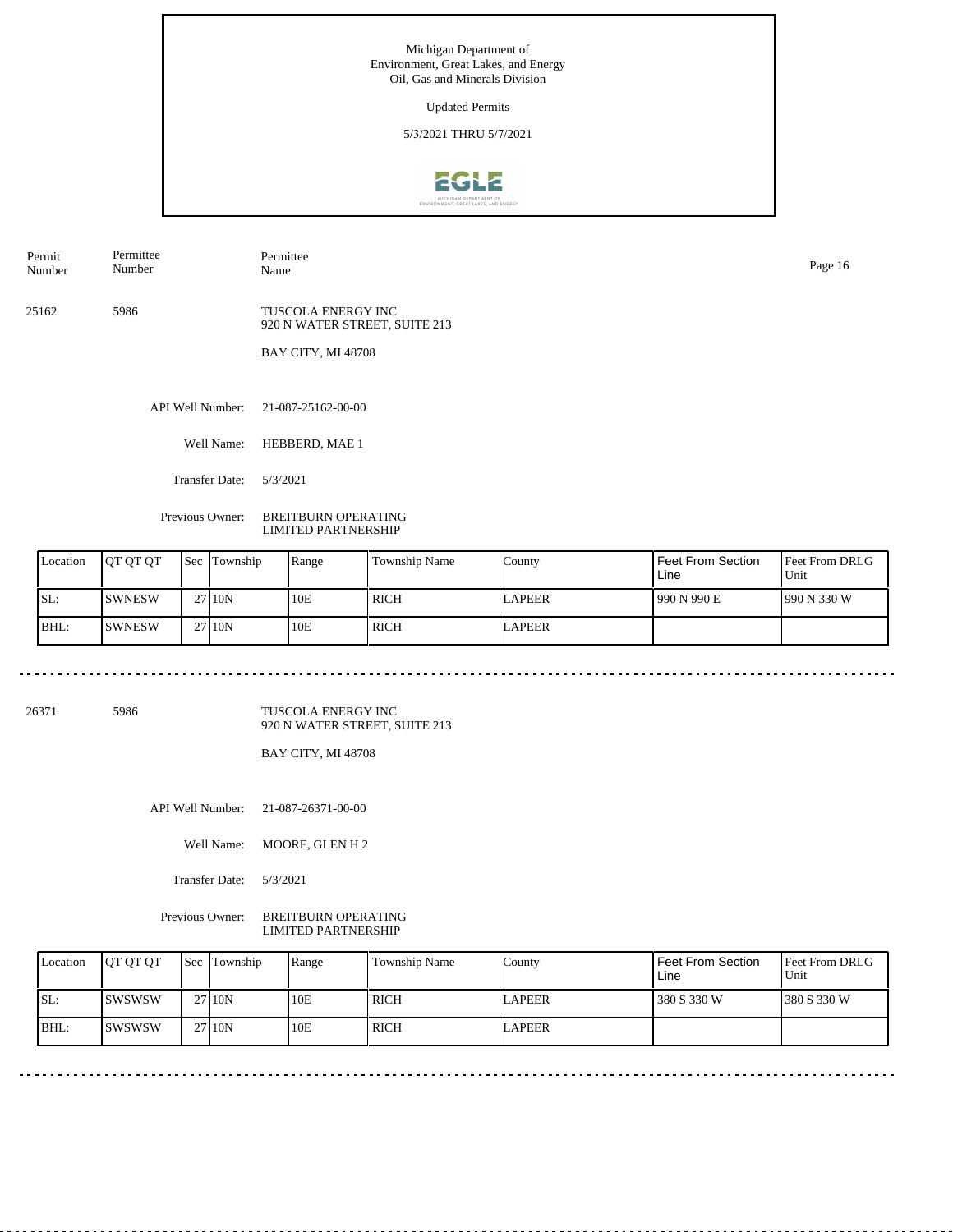Updated Permits

5/3/2021 THRU 5/7/2021



Permit Number Permittee Number

Permittee Name Page 17

26559 5986

TUSCOLA ENERGY INC 920 N WATER STREET, SUITE 213

BAY CITY, MI 48708

API Well Number: 21-087-26559-01-00

Well Name: CURELL, MAX & REMY 1

Transfer Date: 5/3/2021

Previous Owner: BREITBURN OPERATING LIMITED PARTNERSHIP

|     | Location | <b>OT OT OT</b> | <b>Sec Township</b> | Range | <b>Township Name</b> | County        | <b>Feet From Section</b><br>Line | <b>Feet From DRLG</b><br>Unit |
|-----|----------|-----------------|---------------------|-------|----------------------|---------------|----------------------------------|-------------------------------|
| SL: |          | <b>SWNENE</b>   | 28 <sub>10</sub> N  | 10E   | RICH                 | <b>LAPEER</b> | 865 N 990 E                      |                               |
|     | BHL:     | <b>SWNENE</b>   | 28 <sub>10</sub> N  | 10E   | <b>RICH</b>          | <b>LAPEER</b> |                                  |                               |

26867 5986

TUSCOLA ENERGY INC 920 N WATER STREET, SUITE 213

BAY CITY, MI 48708

API Well Number: 21-087-26867-00-00

Well Name: RANDALL, ALFRED E 1

Transfer Date: 5/3/2021

Previous Owner: BREITBURN OPERATING LIMITED PARTNERSHIP

| Location | <b>IOT OT OT</b> | <b>Sec Township</b> | Range | Township Name | County | Feet From Section<br>Line | Feet From DRLG<br>Unit |
|----------|------------------|---------------------|-------|---------------|--------|---------------------------|------------------------|
| SL:      | ISWNWNW          | 27 10N              | 10E   | ' RICH        | LAPEER | ' 755 N 380 W             | 1545 S 380 W           |
| $IBHL$ : | <b>SWNWNW</b>    | 27110N              | 10E   | RICH          | LAPEER |                           |                        |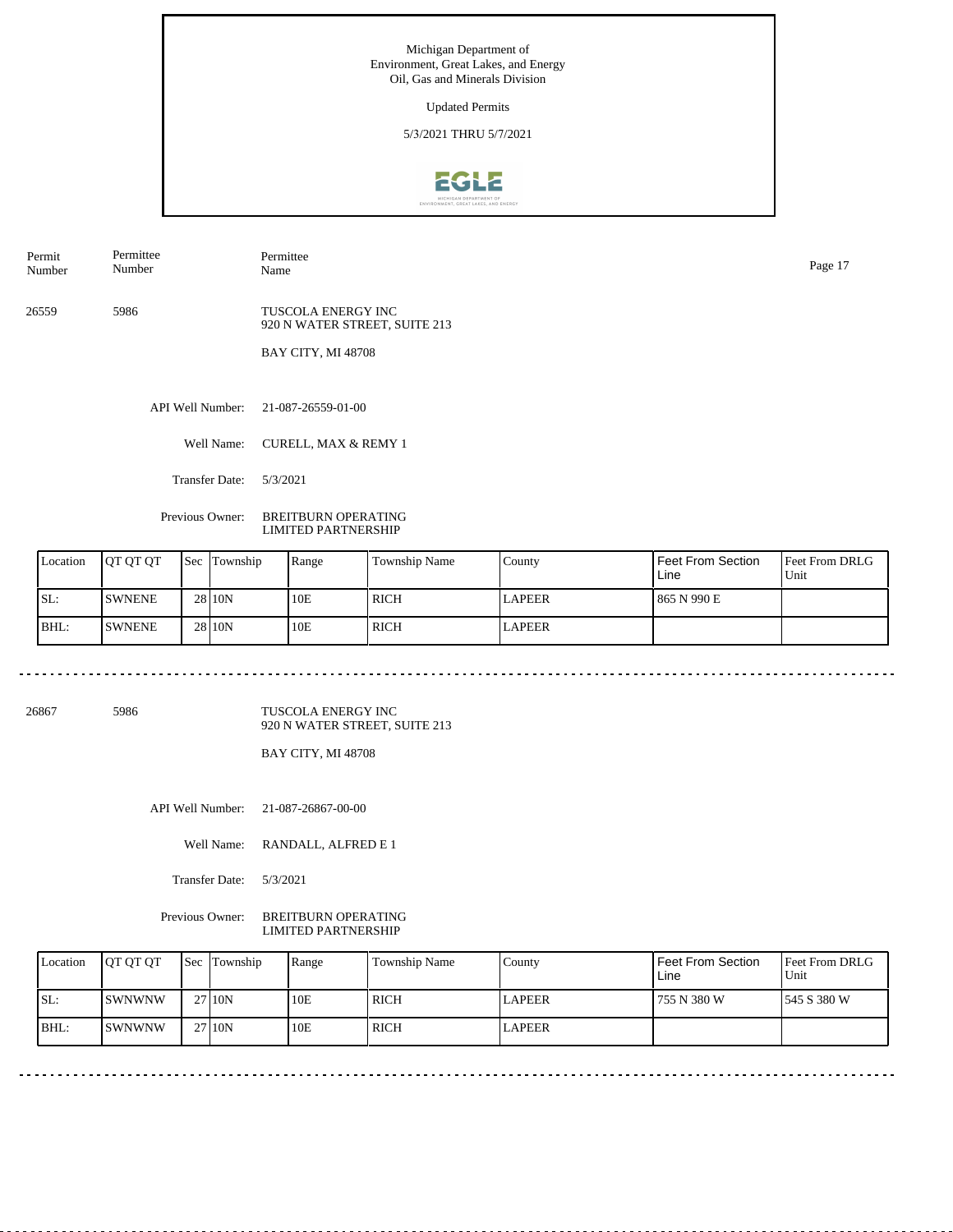Updated Permits

5/3/2021 THRU 5/7/2021



Permit Number Permittee Number

Permittee Name Page 18

26867 5986

TUSCOLA ENERGY INC 920 N WATER STREET, SUITE 213

BAY CITY, MI 48708

API Well Number: 21-087-26867-01-00

Well Name: RANDALL, ALFRED E 1

Transfer Date: 5/3/2021

Previous Owner: BREITBURN OPERATING LIMITED PARTNERSHIP

| Location | <b>OT OT OT</b> | <b>Sec Township</b> | Range | Township Name | County        | Feet From Section<br>Line | <b>Feet From DRLG</b><br>Unit |
|----------|-----------------|---------------------|-------|---------------|---------------|---------------------------|-------------------------------|
| SL:      | ISWNWNW         | 27110N              | 10E   | <b>RICH</b>   | <b>LAPEER</b> | 755 N 380 W               | 1545 S 380 W                  |
| BHL:     | ISWNWNW         | 27110N              | 10E   | <b>RICH</b>   | <b>LAPEER</b> |                           |                               |

26868 5986

TUSCOLA ENERGY INC 920 N WATER STREET, SUITE 213

BAY CITY, MI 48708

API Well Number: 21-087-26868-00-00

Well Name: KNOX, FRED & FEDERAL LAND BANK, ST PAUL 1

Transfer Date: 5/3/2021

Previous Owner: BREITBURN OPERATING LIMITED PARTNERSHIP

| Location | <b>OT OT OT</b> | <b>Sec Township</b> | Range | Township Name | County        | Feet From Section<br>Line | <b>Feet From DRLG</b><br>Unit |
|----------|-----------------|---------------------|-------|---------------|---------------|---------------------------|-------------------------------|
| SL:      | <b>ISWNENW</b>  | 34 10N              | 10E   | RICH          | <b>LAPEER</b> | 1990 N 990 E              | 1330 S 330 W                  |
| BHL:     | <b>ISWNENW</b>  | 34110N              | 10E   | <b>RICH</b>   | <b>LAPEER</b> |                           |                               |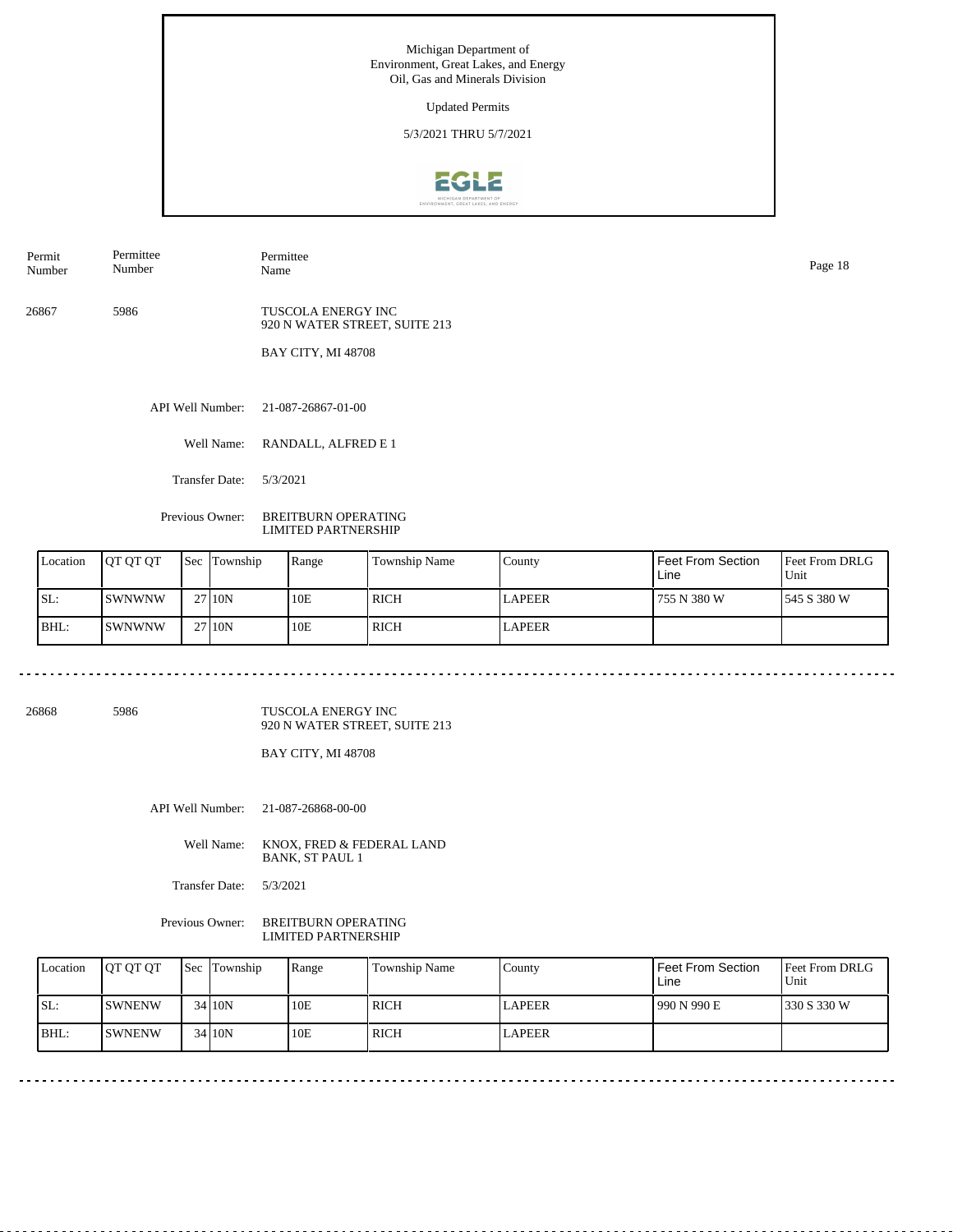Updated Permits

5/3/2021 THRU 5/7/2021



Permit Number Permittee Number

Permittee Name Page 19

27659 5986

TUSCOLA ENERGY INC 920 N WATER STREET, SUITE 213

BAY CITY, MI 48708

API Well Number: 21-087-27659-00-00

Well Name: DWYER, DANIEL W 1

Transfer Date: 5/3/2021

Previous Owner: BREITBURN OPERATING LIMITED PARTNERSHIP

| Location | <b>IOT OT OT</b> | <b>Sec Township</b> | Range | <b>Township Name</b> | County        | Feet From Section<br>Line | <b>Feet From DRLG</b><br>Unit |
|----------|------------------|---------------------|-------|----------------------|---------------|---------------------------|-------------------------------|
| SL:      | <b>ISWSESE</b>   | 27110N              | 10E   | <b>RICH</b>          | <b>LAPEER</b> | 330 S 1001 E              | 1330 S 330 W                  |
| BHL:     | <b>SWSESE</b>    | 27 10N              | 10E   | <b>RICH</b>          | <b>LAPEER</b> |                           |                               |

27659 5986

TUSCOLA ENERGY INC 920 N WATER STREET, SUITE 213

<u>. . . . . . . . .</u>

<u>. . . . . . . . .</u>

BAY CITY, MI 48708

API Well Number: 21-087-27659-01-00

<u>. . . . . . . . .</u>

Well Name: DWYER, DANIEL W. 1

Transfer Date: 5/3/2021

Previous Owner: BREITBURN OPERATING LIMITED PARTNERSHIP

| Location | <b>IOT OT OT</b> | <b>Sec Township</b> | Range | Township Name | County        | Feet From Section<br>Line | <b>Feet From DRLG</b><br>Unit |
|----------|------------------|---------------------|-------|---------------|---------------|---------------------------|-------------------------------|
| ISL:     | ISWSESE          | 2710N               | 10E   | <b>RICH</b>   | <b>LAPEER</b> | 330 S 1001 E              |                               |
| BHL:     | <b>ISWSESE</b>   | 2710N               | 10E   | <b>RICH</b>   | <b>LAPEER</b> |                           |                               |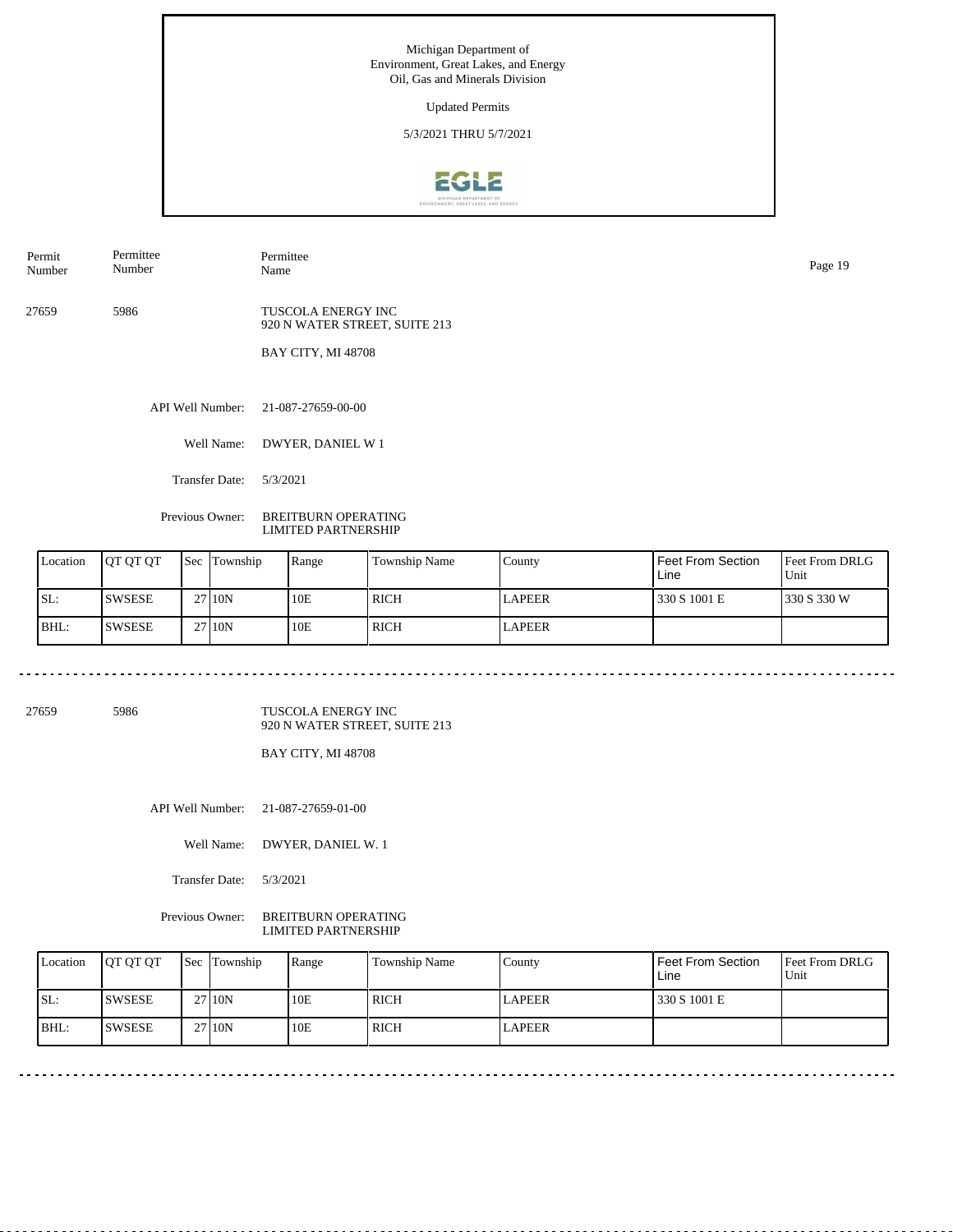Updated Permits

5/3/2021 THRU 5/7/2021



Permit Number Permittee Number

Permittee Name Page 20

27660 5986

TUSCOLA ENERGY INC 920 N WATER STREET, SUITE 213

BAY CITY, MI 48708

API Well Number: 21-087-27660-00-00

Well Name: ADAMIC, JOHN 1

Transfer Date: 5/3/2021

Previous Owner: BREITBURN OPERATING LIMITED PARTNERSHIP

| Location | <b>OT OT OT</b> | <b>Sec Township</b> | Range | Township Name | County        | Feet From Section<br>Line | <b>Feet From DRLG</b><br>Unit |
|----------|-----------------|---------------------|-------|---------------|---------------|---------------------------|-------------------------------|
| SL:      | l w2SWNW        | 3410N               | 10E   | <b>RICH</b>   | <b>LAPEER</b> | 660 S 330 W               | 1676 N 330 W                  |
| BHL:     | W2SWNW          | 3410 <sub>N</sub>   | 10E   | <b>RICH</b>   | <b>LAPEER</b> |                           |                               |

28298 5986

TUSCOLA ENERGY INC 920 N WATER STREET, SUITE 213

BAY CITY, MI 48708

API Well Number: 21-087-28298-00-00

Well Name: ROACH, JAMES ET UX & BODMER, KENNETH ETUX 1

Transfer Date: 5/3/2021

Previous Owner: BREITBURN OPERATING LIMITED PARTNERSHIP

| Location | <b>OT OT OT</b> | <b>Sec Township</b> | Range | <b>Township Name</b> | Countv        | <b>Feet From Section</b><br>Line | <b>Feet From DRLG</b><br>Unit |
|----------|-----------------|---------------------|-------|----------------------|---------------|----------------------------------|-------------------------------|
| SL:      | <b>ISWNWNE</b>  | 35 10N              | 10E   | <b>RICH</b>          | LAPEER        | 990 N 220 W                      | 1330 S 220 W                  |
| $IBHL$ : | <b>ISWNWNE</b>  | 35 10N              | 10E   | <b>RICH</b>          | <b>LAPEER</b> |                                  |                               |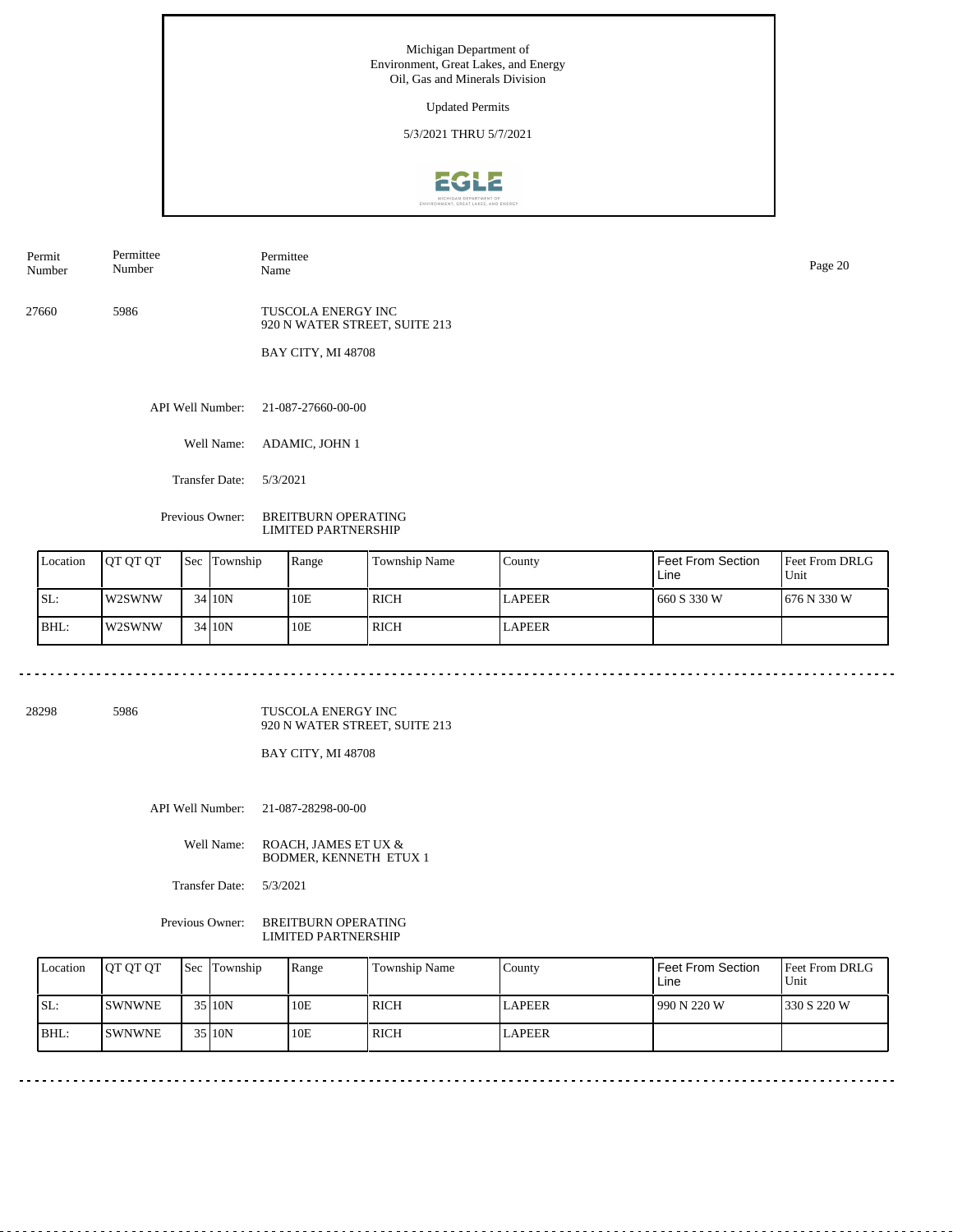Updated Permits

5/3/2021 THRU 5/7/2021



Permit Number Permittee Number

Permittee

30009 5986

TUSCOLA ENERGY INC 920 N WATER STREET, SUITE 213

BAY CITY, MI 48708

API Well Number: 21-087-30009-00-00

Well Name: COOPER, BEATRICE 1

Transfer Date: 5/3/2021

Previous Owner: BREITBURN OPERATING LIMITED PARTNERSHIP

| Location | <b>OT OT OT</b> | <b>Sec Township</b> | Range | Township Name | County        | Feet From Section<br>Line | <b>Feet From DRLG</b><br>Unit |
|----------|-----------------|---------------------|-------|---------------|---------------|---------------------------|-------------------------------|
| SL:      | <b>SWNENE</b>   | 27110N              | 10E   | <b>RICH</b>   | <b>LAPEER</b> | 1990 N 990 E              | 1990 N 990 E                  |
| BHL:     | <b>SWNENE</b>   | 27110N              | 10E   | <b>RICH</b>   | <b>LAPEER</b> |                           |                               |

30010 5986

TUSCOLA ENERGY INC 920 N WATER STREET, SUITE 213

BAY CITY, MI 48708

API Well Number: 21-087-30010-00-00

Well Name: RANDALL, ALFRED E 2

Transfer Date: 5/3/2021

Previous Owner: BREITBURN OPERATING LIMITED PARTNERSHIP

| Location | <b>IOT OT OT</b> | Sec Township | Range | Township Name | County | Feet From Section<br>∟ine | <b>Feet From DRLG</b><br>Unit |
|----------|------------------|--------------|-------|---------------|--------|---------------------------|-------------------------------|
| ISL:     | <b>ISWNENW</b>   | 27 10N       | 10E   | <b>RICH</b>   | LAPEER | 990 N 990 E               | 1990 N 990 E                  |
| BHL:     | <b>ISWNENW</b>   | 27 10N       | 10E   | <b>RICH</b>   | LAPEER |                           |                               |

Name Page 21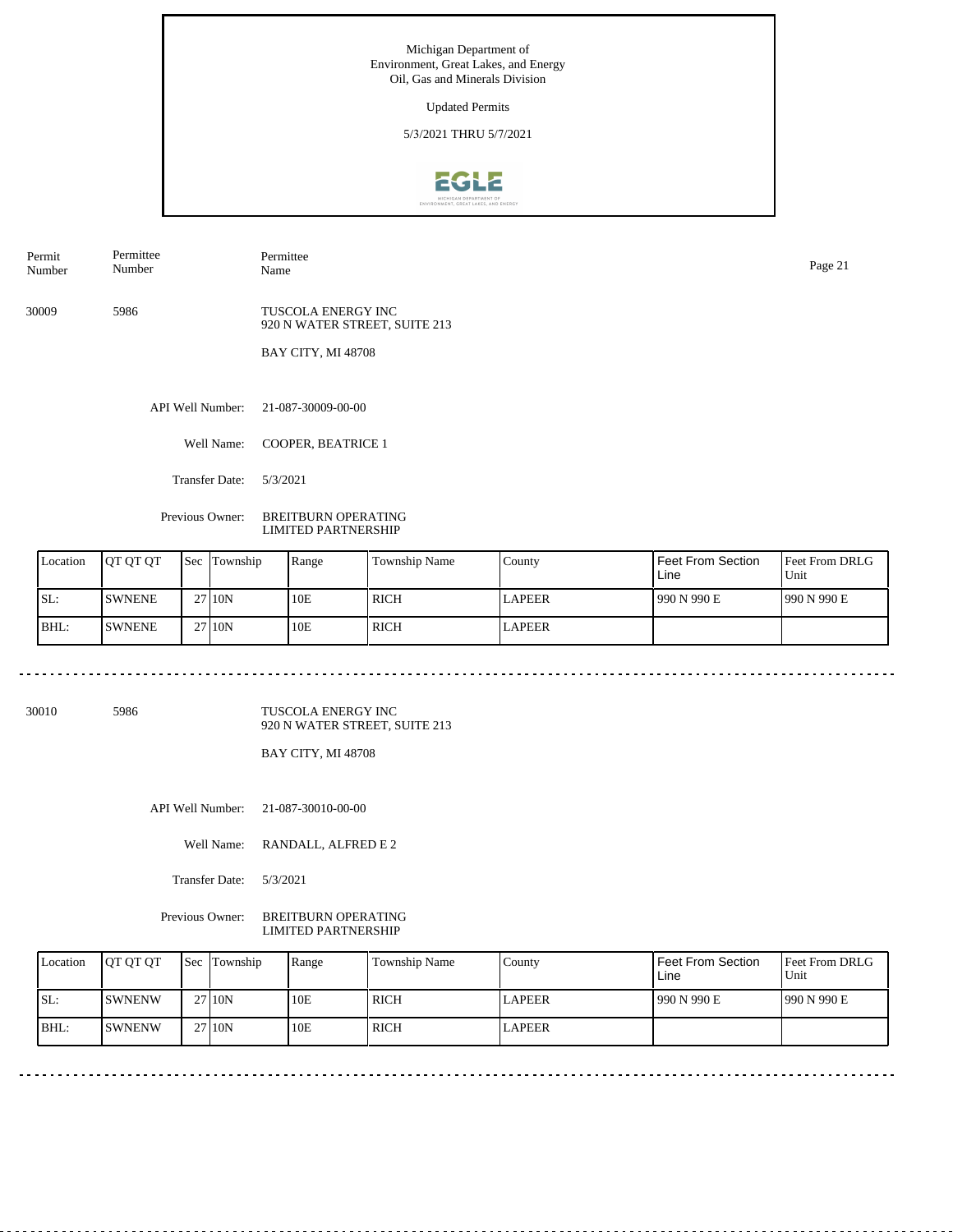Updated Permits

5/3/2021 THRU 5/7/2021



Permit Number Permittee Page 22<br>Name Page 22

30455 5986

Permittee Number

> TUSCOLA ENERGY INC 920 N WATER STREET, SUITE 213

BAY CITY, MI 48708

API Well Number: 21-087-30455-00-00

Well Name: RANDALL, ALFRED E CONSOLIDATED 1

Transfer Date: 5/3/2021

Previous Owner: BREITBURN OPERATING LIMITED PARTNERSHIP

| Location | <b>OT OT OT</b> | <b>Sec Township</b> | Range | Township Name | County        | Feet From Section<br>Line | <b>Feet From DRLG</b><br>Unit |
|----------|-----------------|---------------------|-------|---------------|---------------|---------------------------|-------------------------------|
| SL:      | <b>SWNENW</b>   | 27 10N              | 10E   | <b>RICH</b>   | <b>LAPEER</b> | 990 N 1140 E              | 990 N 1140 E                  |
| BHL:     | <b>SWNENW</b>   | 27110N              | 10E   | <b>RICH</b>   | <b>LAPEER</b> |                           |                               |

 $\sim$   $\sim$   $\sim$ 

33114 5986

. . . . . . . . . . . . . .

TUSCOLA ENERGY INC 920 N WATER STREET, SUITE 213

BAY CITY, MI 48708

API Well Number: 21-087-33114-00-00

Well Name: STRICH, GERALD N TRACT 24 2

Transfer Date: 5/4/2021

Previous Owner: BREITBURN OPERATING LIMITED PARTNERSHIP

| Location | <b>OT OT OT</b> | <b>Sec Township</b> | Range | Township Name | County        | Feet From Section<br>Line | <b>Feet From DRLG</b><br>Unit |
|----------|-----------------|---------------------|-------|---------------|---------------|---------------------------|-------------------------------|
| SL:      | <b>ISWSENW</b>  | 27 10N              | 10E   | <b>RICH</b>   | <b>LAPEER</b> | 330 S 990 E               |                               |
| $IBHL$ : | <b>ISWSENW</b>  | 27 10N              | 10E   | RICH          | <b>LAPEER</b> |                           |                               |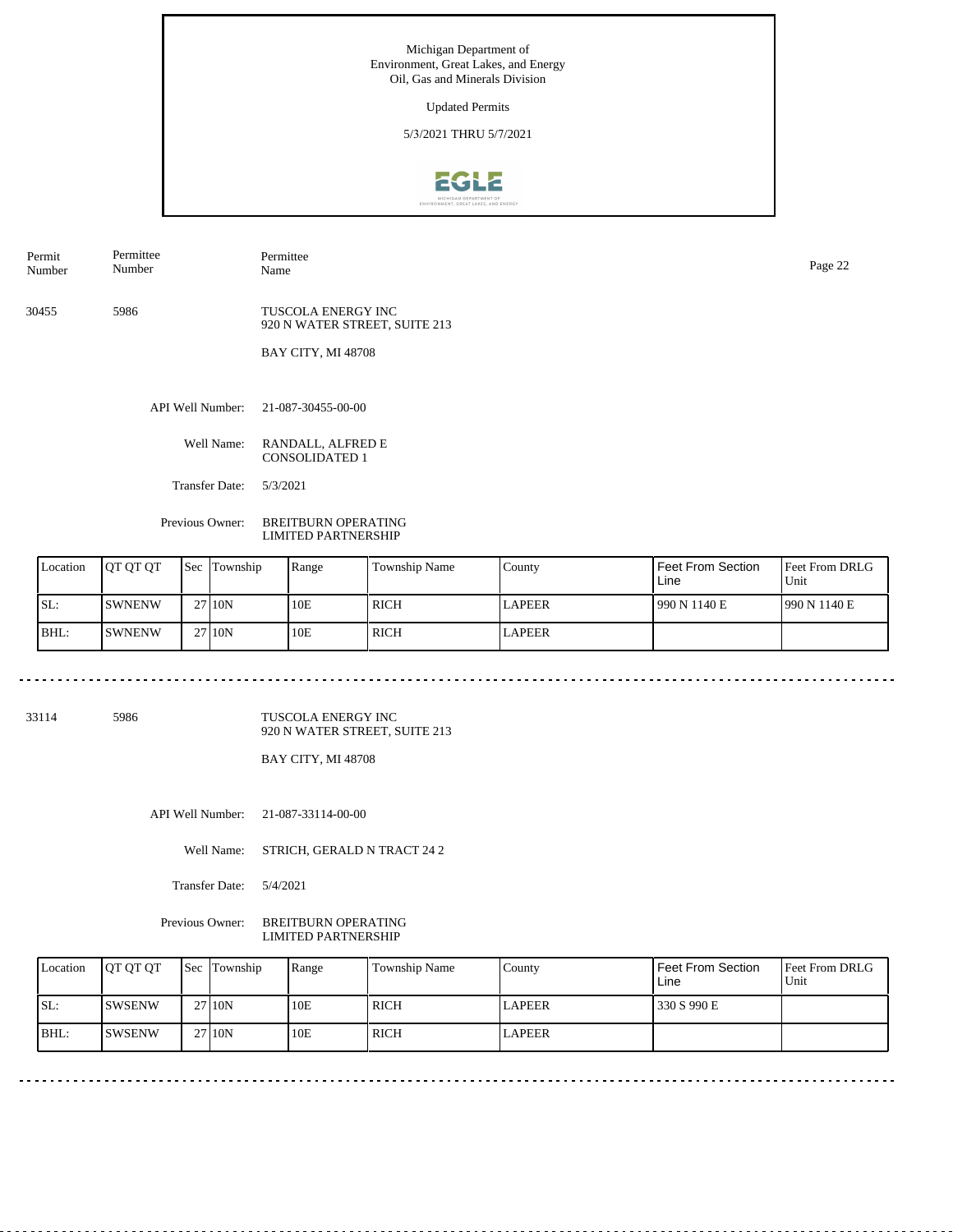Updated Permits

5/3/2021 THRU 5/7/2021



Permit Number Permittee Number

Permittee Page 23<br>Name Page 23

33115 5986 TUSCOLA ENERGY INC 920 N WATER STREET, SUITE 213

BAY CITY, MI 48708

API Well Number: 21-087-33115-00-00

Well Name: VOLLWEILER, WILLIAM TRACT 26 1

Transfer Date: 5/4/2021

<u>. . . . . . . . . . . . . . . . . . .</u>

Previous Owner: BREITBURN OPERATING LIMITED PARTNERSHIP

| Location | <b>OT OT OT</b> | <b>Sec</b> Township | Range | Township Name | County        | Feet From Section<br>Line | <b>Feet From DRLG</b><br>Unit |
|----------|-----------------|---------------------|-------|---------------|---------------|---------------------------|-------------------------------|
| SL:      | ISWSWNE         | 28 10N              | 10E   | l rich        | <b>LAPEER</b> | 330 S 230 W               |                               |
| BHL:     | <b>SWSWNE</b>   | 28 10N              | 10E   | <b>RICH</b>   | <b>LAPEER</b> |                           |                               |

33116 5986

TUSCOLA ENERGY INC 920 N WATER STREET, SUITE 213

 $\sim$ 

BAY CITY, MI 48708

API Well Number: 21-087-33116-00-00

Well Name: VOLLWEILER, WILLIAM TRACT 26 2

Transfer Date: 5/4/2021

Previous Owner: BREITBURN OPERATING LIMITED PARTNERSHIP

| Location | <b>IOT OT OT</b> | <b>Sec</b> Township | Range | Township Name | County        | <b>Feet From Section</b><br>Line | <b>Feet From DRLG</b><br>Unit |
|----------|------------------|---------------------|-------|---------------|---------------|----------------------------------|-------------------------------|
| SL:      | ISWSENW          | 28 <sub>10N</sub>   | 10E   | l rich        | <b>LAPEER</b> | 330 S 990 E                      | 10 S 330 W                    |
| IBHL     | ISWSENW          | 28 <sub>10N</sub>   | 10E   | l rich        | <b>LAPEER</b> |                                  |                               |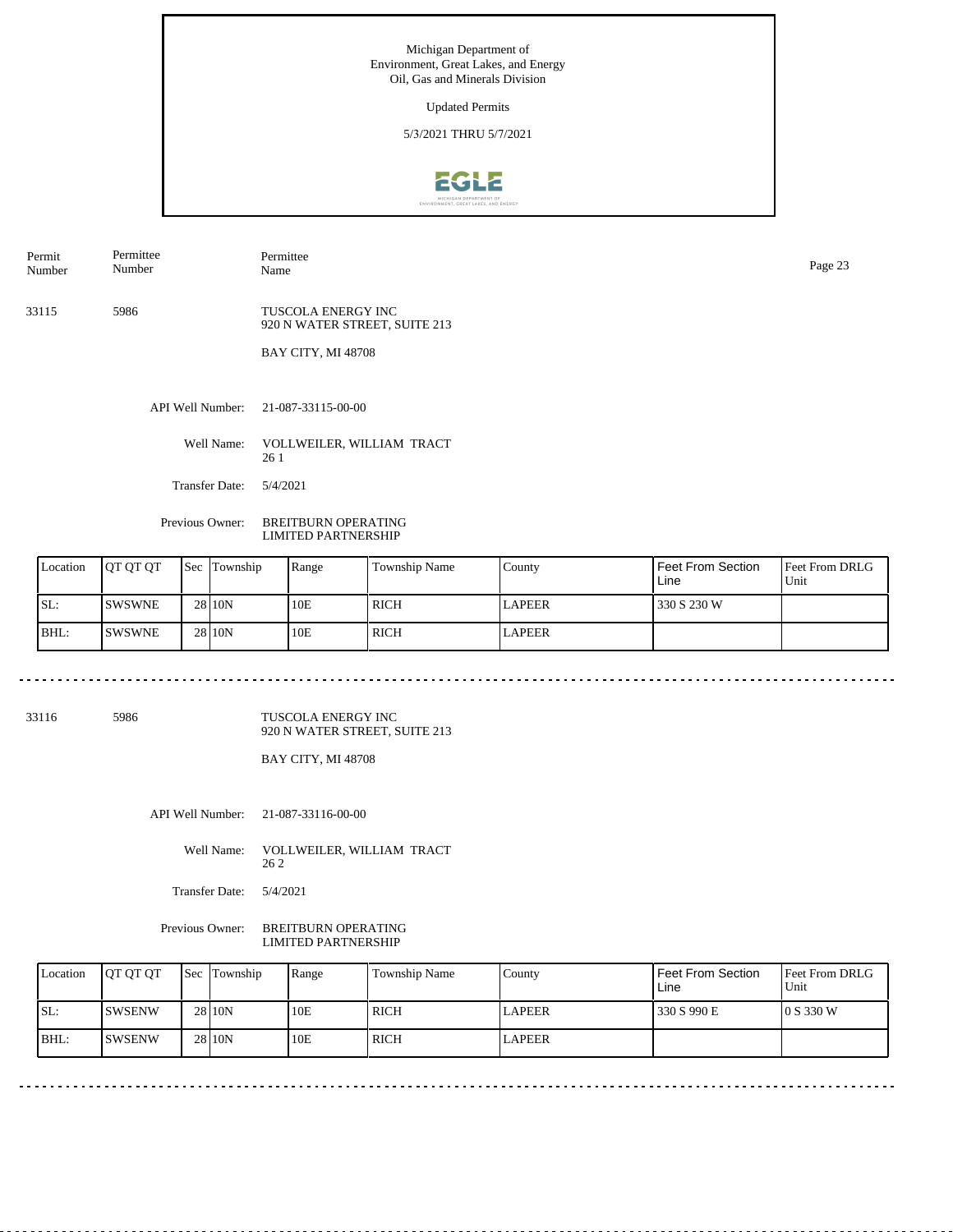Updated Permits

5/3/2021 THRU 5/7/2021



Permit Number Permittee Number

Permittee Name Page 24

33118 5986 TUSCOLA ENERGY INC 920 N WATER STREET, SUITE 213

BAY CITY, MI 48708

API Well Number: 21-087-33118-00-00

Well Name: HEBBERD, MAE TRACT 23 2

Transfer Date: 5/4/2021

<u>. . . . . . . . .</u>

Previous Owner: BREITBURN OPERATING LIMITED PARTNERSHIP

| Location | <b>JOT OT OT</b> | <b>Sec</b> | Township           | Range | Township Name | County        | <b>Feet From Section</b><br>Line | <b>Feet From DRLG</b><br>Unit |
|----------|------------------|------------|--------------------|-------|---------------|---------------|----------------------------------|-------------------------------|
| SL:      | <b>SWSESW</b>    |            | 27110N             | 10E   | RICH          | <b>LAPEER</b> | 430 S 990 E                      |                               |
| BHL:     | ISWSESW          |            | 27 <sub>10</sub> N | 10E   | RICH          | <b>LAPEER</b> |                                  |                               |

33725 5986

TUSCOLA ENERGY INC 920 N WATER STREET, SUITE 213

. . . . . . . . . . . . . . . . .

BAY CITY, MI 48708

API Well Number: 21-087-33725-00-00

Well Name: RICH FIELD UNIT TRACT 12 3

Transfer Date: 5/4/2021

Previous Owner: BREITBURN OPERATING LIMITED PARTNERSHIP

| Location | <b>IOT OT OT</b> | Sec Township | Range | Township Name | County | Feet From Section<br>Line | <b>Feet From DRLG</b><br>Unit |
|----------|------------------|--------------|-------|---------------|--------|---------------------------|-------------------------------|
| SL:      | <b>ISWNWNE</b>   | 27 10N       | 10E   | ' RICH        | LAPEER | 1940 N 330 W              |                               |
| IBHL:    | <b>ISWNWNE</b>   | 27110N       | 10E   | RICH          | LAPEER |                           |                               |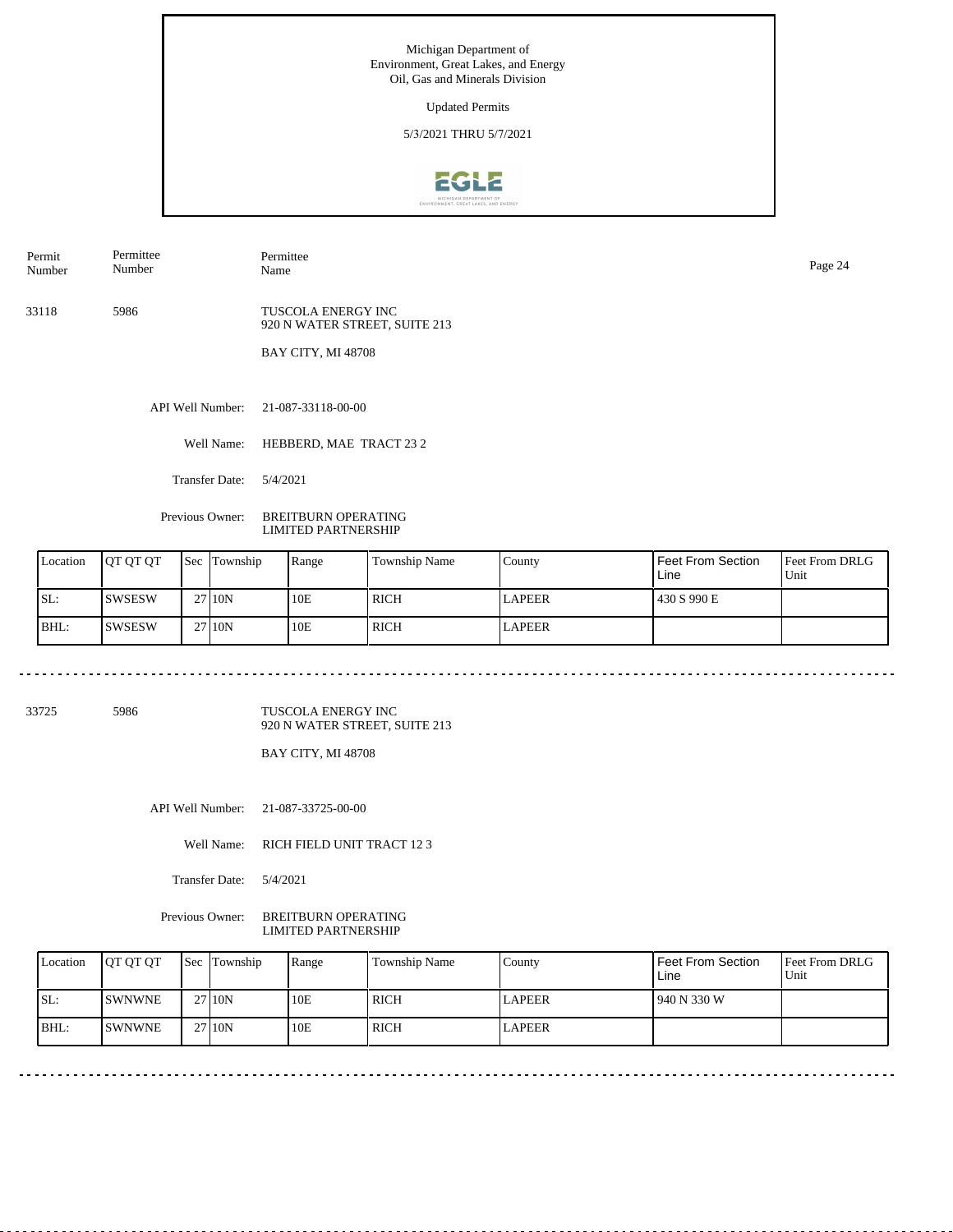Updated Permits

5/3/2021 THRU 5/7/2021



Permit Number Permittee Number

Permittee Name Page 25

33726 5986 TUSCOLA ENERGY INC

920 N WATER STREET, SUITE 213 BAY CITY, MI 48708

API Well Number: 21-087-33726-00-00

Well Name: RICH FIELD UNIT TRACT 12 4

Transfer Date: 5/4/2021

<u>. . . . . . . . .</u>

Previous Owner: BREITBURN OPERATING LIMITED PARTNERSHIP

|     | Location | <b>OT OT OT</b> | <b>Sec Township</b> | Range | <b>Township Name</b> | County        | <b>Feet From Section</b><br>Line | <b>Feet From DRLG</b><br>Unit |
|-----|----------|-----------------|---------------------|-------|----------------------|---------------|----------------------------------|-------------------------------|
| SL: |          | <b>SWSWNE</b>   | 27110N              | 10E   | RICH                 | <b>LAPEER</b> | 330 S 330 W                      |                               |
|     | BHL:     | <b>ISWSWNE</b>  | 27 10N              | 10E   | RICH                 | <b>LAPEER</b> |                                  |                               |

33728 5986

TUSCOLA ENERGY INC 920 N WATER STREET, SUITE 213

. . . . . . . . . . . . . . . . .

BAY CITY, MI 48708

API Well Number: 21-087-33728-00-00

Well Name: RICH FIELD UNIT TRACT 13 4

Transfer Date: 5/4/2021

Previous Owner: BREITBURN OPERATING LIMITED PARTNERSHIP

| Location | <b>IOT OT OT</b>      | Sec Township | Range | Township Name | County        | <b>Feet From Section</b><br>∟ine | <b>Feet From DRLG</b><br>Unit |
|----------|-----------------------|--------------|-------|---------------|---------------|----------------------------------|-------------------------------|
| SL:      | ISWNWNW               | 26 10N       | 10E   | l rich        | <b>LAPEER</b> | 1993 N 330 W                     |                               |
| $IBHL$ : | <i><b>ISWNWNW</b></i> | 26 10N       | 10E   | <b>RICH</b>   | <b>LAPEER</b> |                                  |                               |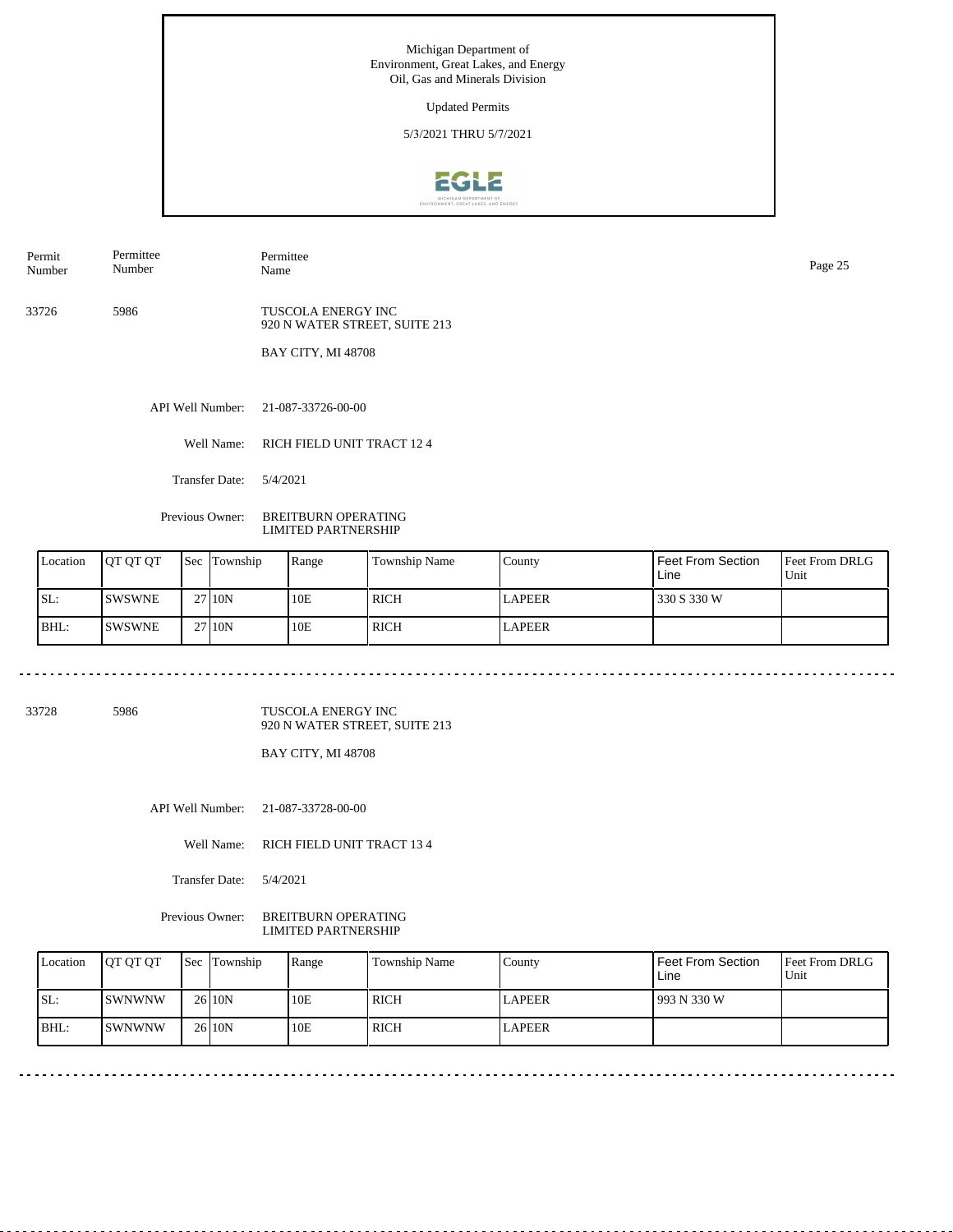Updated Permits

5/3/2021 THRU 5/7/2021



Permit Number Permittee Number

Permittee Name Page 26

33730 5986

TUSCOLA ENERGY INC 920 N WATER STREET, SUITE 213

BAY CITY, MI 48708

API Well Number: 21-087-33730-00-00

Well Name: RICH FIELD UNIT TRACT 5 1

Transfer Date: 5/4/2021

<u>. . . . . . . .</u>

Previous Owner: BREITBURN OPERATING LIMITED PARTNERSHIP

| Location | <b>OT OT OT</b> | <b>Sec Township</b> | Range | <b>Township Name</b> | County        | Feet From Section<br>Line | <b>Feet From DRLG</b><br>Unit |
|----------|-----------------|---------------------|-------|----------------------|---------------|---------------------------|-------------------------------|
| SL:      | <b>SWSESE</b>   | 22110N              | 10E   | RICH                 | <b>LAPEER</b> | 330 S 997 E               |                               |
| BHL:     | <b>ISWSESE</b>  | 22110 <sub>N</sub>  | 10E   | RICH                 | <b>LAPEER</b> |                           |                               |

33734 5986

TUSCOLA ENERGY INC 920 N WATER STREET, SUITE 213

. . . . . . . . . . . . . . . . .

BAY CITY, MI 48708

API Well Number: 21-087-33734-00-00

Well Name: RICH FIELD UNIT TRACT 5 2

Transfer Date: 5/4/2021

Previous Owner: BREITBURN OPERATING LIMITED PARTNERSHIP

| Location | <b>IOT OT OT</b> | Sec Township | Range | Township Name | County        | l Feet From Section<br>Line | <b>Feet From DRLG</b><br>Unit |
|----------|------------------|--------------|-------|---------------|---------------|-----------------------------|-------------------------------|
| SL:      | <b>ISWSWSE</b>   | 22110N       | 10E   | <b>RICH</b>   | <b>LAPEER</b> | 330 S 333 W                 |                               |
| $IBHL$ : | ISWSWSE          | 22110N       | 10E   | <b>RICH</b>   | <b>LAPEER</b> |                             |                               |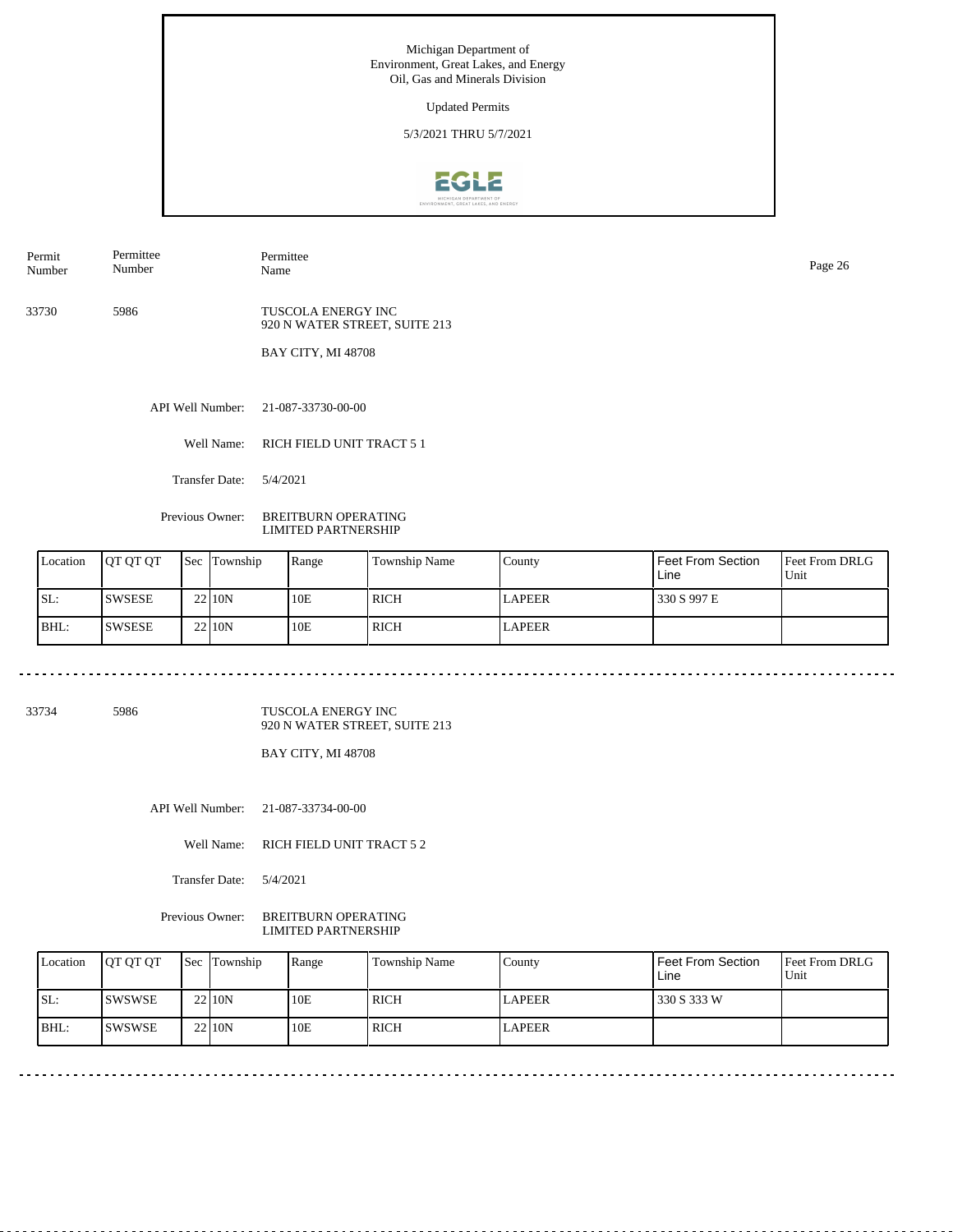Updated Permits

5/3/2021 THRU 5/7/2021



Permit Number Permittee Number

Permittee Name Page 27

34116 5986 TUSCOLA ENERGY INC

920 N WATER STREET, SUITE 213 BAY CITY, MI 48708

API Well Number: 21-087-34116-00-00

Well Name: RICH FIELD UNIT TRACT 21 2

Transfer Date: 5/4/2021

<u>. . . . . . . . .</u>

Previous Owner: BREITBURN OPERATING LIMITED PARTNERSHIP

| Location | <b>OT OT OT</b> | <b>Sec Township</b> | Range | <b>Township Name</b> | County        | <b>Feet From Section</b><br>Line | <b>Feet From DRLG</b><br>Unit |
|----------|-----------------|---------------------|-------|----------------------|---------------|----------------------------------|-------------------------------|
| SL:      | <b>SWNENE</b>   | 3410N               | 10E   | RICH                 | <b>LAPEER</b> | 890 N 990 E                      |                               |
| BHL:     | <b>SWNENE</b>   | 3410N               | 10E   | <b>RICH</b>          | <b>LAPEER</b> |                                  |                               |

34117 5986

TUSCOLA ENERGY INC 920 N WATER STREET, SUITE 213

. . . . . . . . . . . . . . . . . .

BAY CITY, MI 48708

API Well Number: 21-087-34117-00-00

Well Name: RICH FIELD UNIT TRACT 42 2

Transfer Date: 5/4/2021

Previous Owner: BREITBURN OPERATING LIMITED PARTNERSHIP

| Location | <b>IOT OT OT</b> | Sec Township | Range | Township Name | County        | Feet From Section<br>Line | <b>Feet From DRLG</b><br>Unit |
|----------|------------------|--------------|-------|---------------|---------------|---------------------------|-------------------------------|
| SL:      | <b>ISWSWNE</b>   | 34 10N       | 10E   | RICH          | <b>LAPEER</b> | 330 S 330 W               |                               |
| IBHL:    | ISWSWNE          | 34 10N       | 10E   | <b>RICH</b>   | <b>LAPEER</b> |                           |                               |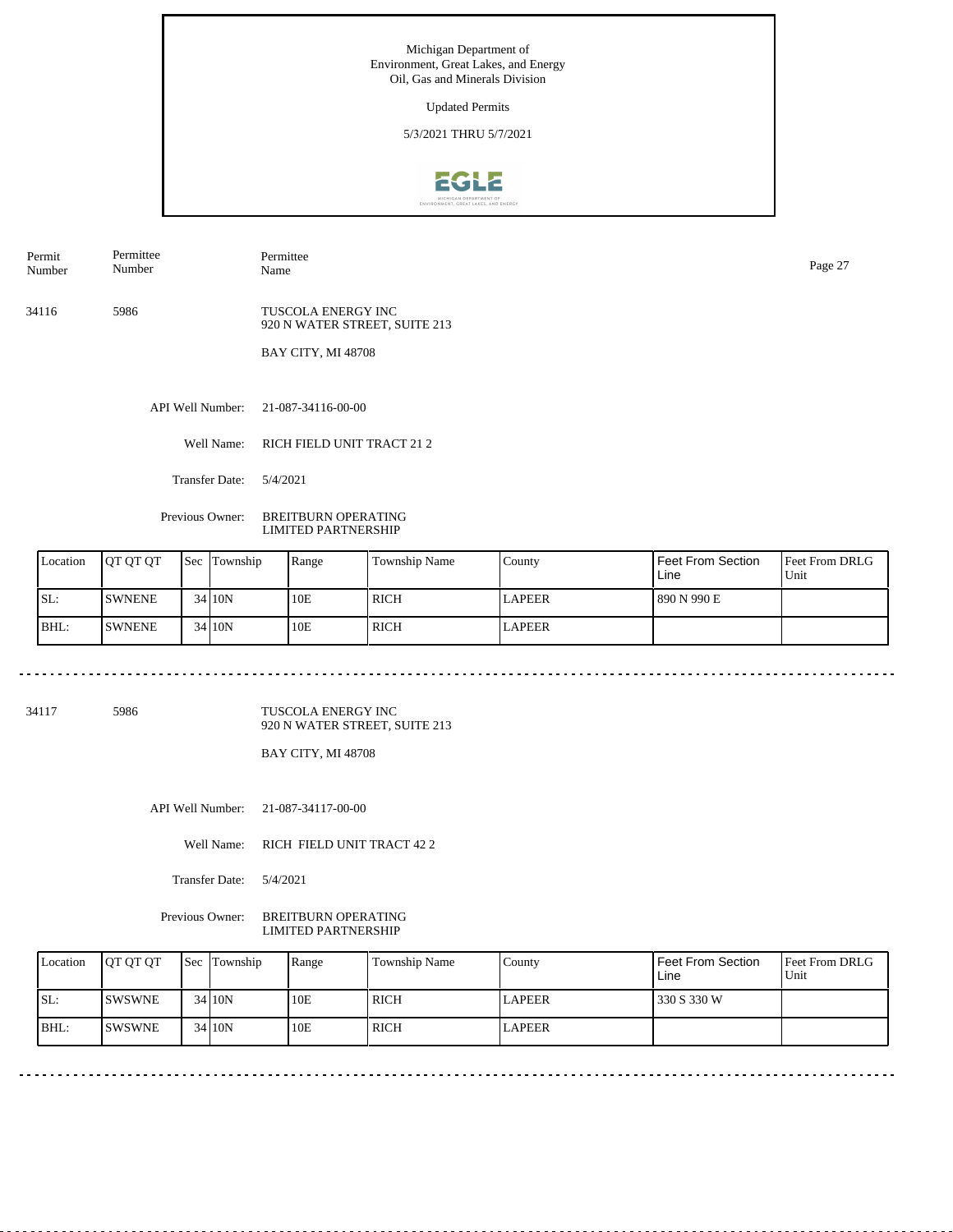Updated Permits

5/3/2021 THRU 5/7/2021



Permit Number Permittee Number

Permittee Name Page 28

34151 5986 TUSCOLA ENERGY INC

920 N WATER STREET, SUITE 213

BAY CITY, MI 48708

API Well Number: 21-087-34151-00-00

Well Name: RICH FIELD UNIT TRACT 33 2

Transfer Date: 5/4/2021

<u>. . . . . . . . .</u>

Previous Owner: BREITBURN OPERATING LIMITED PARTNERSHIP

| Location | <b>OT OT OT</b> | <b>Sec Township</b> | Range | <b>Township Name</b> | County        | <b>Feet From Section</b><br>Line | <b>Feet From DRLG</b><br>Unit |
|----------|-----------------|---------------------|-------|----------------------|---------------|----------------------------------|-------------------------------|
| SL:      | <b>SWNWNE</b>   | 34 10N              | 10E   | <b>RICH</b>          | <b>LAPEER</b> | 1999 N 395 W                     |                               |
| BHL:     | <b>ISWNWNE</b>  | 34 10N              | 10E   | <b>RICH</b>          | <b>LAPEER</b> |                                  |                               |

34256 5986

TUSCOLA ENERGY INC 920 N WATER STREET, SUITE 213

. . . . . . . . . . . . . . . . .

BAY CITY, MI 48708

API Well Number: 21-087-34256-00-00

Well Name: RICH FIELD UNIT TRACT 14 1

Transfer Date: 5/4/2021

Previous Owner: BREITBURN OPERATING LIMITED PARTNERSHIP

| Location | <b>IOT OT OT</b> | Sec Township | Range | Township Name | County | Feet From Section<br>Line | <b>Feet From DRLG</b><br>Unit |
|----------|------------------|--------------|-------|---------------|--------|---------------------------|-------------------------------|
| SL:      | <b>ISWNENW</b>   | 26 10N       | 10E   | ' RICH        | LAPEER | 1990 N 990 E              |                               |
| IBHL:    | <b>ISWNENW</b>   | 26 10N       | 10E   | <b>RICH</b>   | LAPEER |                           |                               |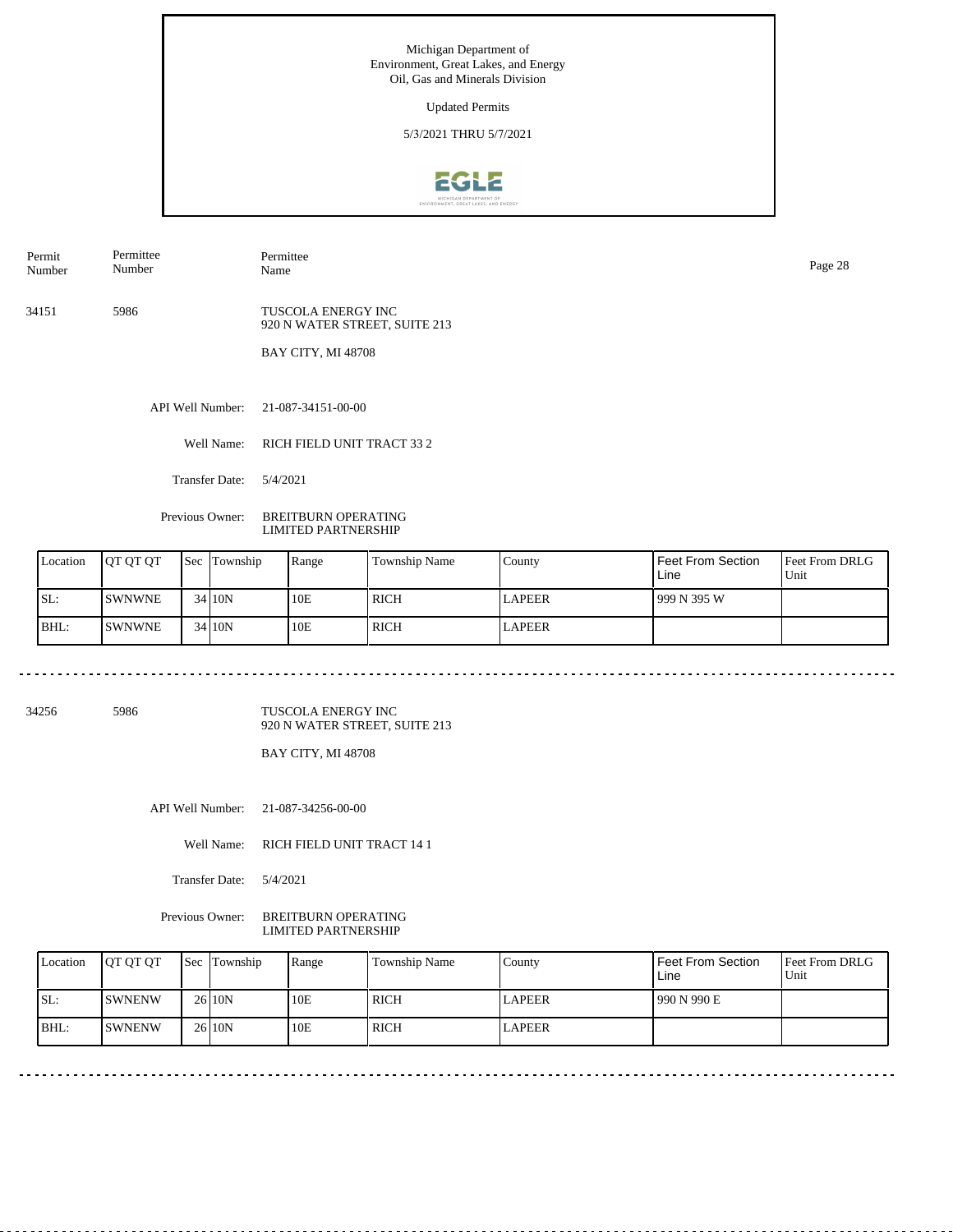Updated Permits

5/3/2021 THRU 5/7/2021



Permit Number Permittee Number

Permittee Name Page 29

35232 5986

TUSCOLA ENERGY INC 920 N WATER STREET, SUITE 213

BAY CITY, MI 48708

API Well Number: 21-087-35232-00-00

Well Name: RICH FIELD UNIT TRACT 06 1

Transfer Date: 5/4/2021

<u>. . . . . . . .</u>

Previous Owner: BREITBURN OPERATING LIMITED PARTNERSHIP

| Location | <b>OT OT OT</b> | <b>Sec Township</b> | Range | <b>Township Name</b> | County        | Feet From Section<br>Line | <b>Feet From DRLG</b><br>Unit |
|----------|-----------------|---------------------|-------|----------------------|---------------|---------------------------|-------------------------------|
| SL:      | ISWSESW         | 22110N              | 10E   | <b>RICH</b>          | <b>LAPEER</b> | 330 S 990 E               |                               |
| BHL:     | <b>SWSESW</b>   | 22110N              | 10E   | <b>RICH</b>          | <b>LAPEER</b> |                           |                               |

35343 5986

TUSCOLA ENERGY INC 920 N WATER STREET, SUITE 213

. . . . . . . . . . . . . . . . .

BAY CITY, MI 48708

API Well Number: 21-087-35343-00-00

Well Name: RICH FIELD UNIT TRACT 03 1

Transfer Date: 5/4/2021

Previous Owner: BREITBURN OPERATING LIMITED PARTNERSHIP

| Location | <b>IOT OT OT</b> | Sec Township | Range | Township Name | County        | l Feet From Section<br>Line | <b>Feet From DRLG</b><br>Unit |
|----------|------------------|--------------|-------|---------------|---------------|-----------------------------|-------------------------------|
| SL:      | ISWSWSW          | 23110N       | 10E   | <b>RICH</b>   | <b>LAPEER</b> | 370 S 455 W                 |                               |
| $IBHL$ : | ISWSWSW          | 23 10N       | 10E   | <b>RICH</b>   | <b>LAPEER</b> |                             |                               |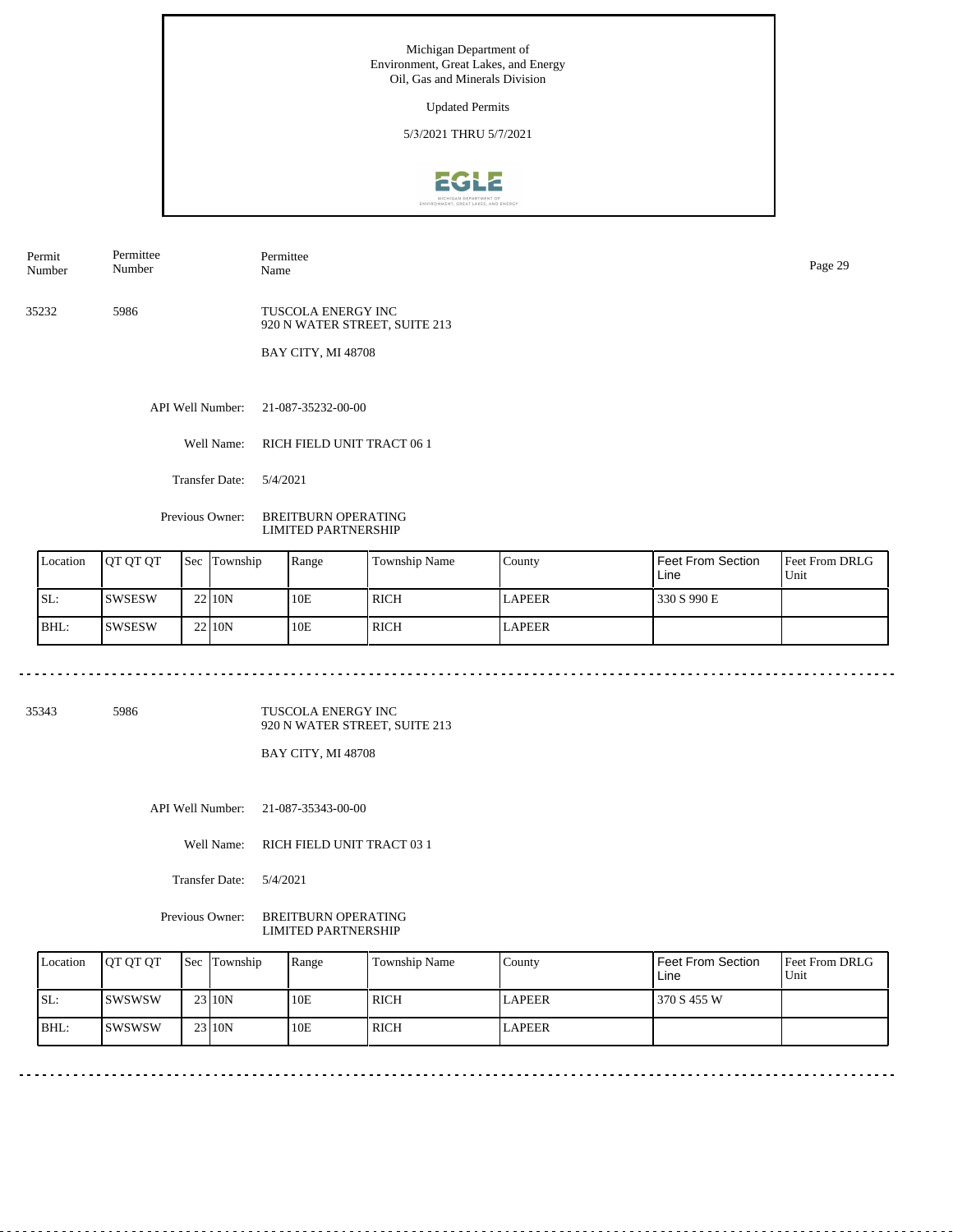Updated Permits

5/3/2021 THRU 5/7/2021



Permit Number Permittee Number

Permittee Name Page 30

35549 5986

TUSCOLA ENERGY INC 920 N WATER STREET, SUITE 213

BAY CITY, MI 48708

API Well Number: 21-087-35549-00-00

Well Name: RICH FIELD UNIT TRACT 16 1

Transfer Date: 5/4/2021

Previous Owner: BREITBURN OPERATING LIMITED PARTNERSHIP

| Location | <b>OT OT OT</b> | <b>Sec Township</b> | Range | <b>Township Name</b> | County        | <b>Feet From Section</b><br>Line | <b>Feet From DRLG</b><br>Unit |
|----------|-----------------|---------------------|-------|----------------------|---------------|----------------------------------|-------------------------------|
| SL:      | ISWNWSE         | $26$  10N           | 10E   | <b>RICH</b>          | <b>LAPEER</b> | 1140 N 340 W                     |                               |
| BHL:     | <b>SWNWSE</b>   | $26$  10N           | 10E   | <b>RICH</b>          | <b>LAPEER</b> |                                  |                               |

36466 5986

TUSCOLA ENERGY INC 920 N WATER STREET, SUITE 213

BAY CITY, MI 48708

API Well Number: 21-087-36466-00-00

Well Name: RICH FIELD UNIT TRACT 21 3 True Vertical Depth: 3170

Transfer Date: 5/4/2021

Previous Owner: BREITBURN OPERATING LIMITED PARTNERSHIP

<u>. . . . . . . . .</u>

<u>. . . . . . . . .</u>

| Location | <b>IOT OT OT</b> | <b>Sec Township</b> | Range | Township Name | County        | Feet From Section<br>Line | <b>Feet From DRLG</b><br>Unit |
|----------|------------------|---------------------|-------|---------------|---------------|---------------------------|-------------------------------|
| SL:      | <b>INESENE</b>   | $34$  10N           | 10E   | ' RICH        | <b>LAPEER</b> | 1815 S 160 E              |                               |
| $IBHL$ : | <b>INWSENE</b>   | 34 10N              | 10E   | RICH          | <b>LAPEER</b> | 800 S 672 E               |                               |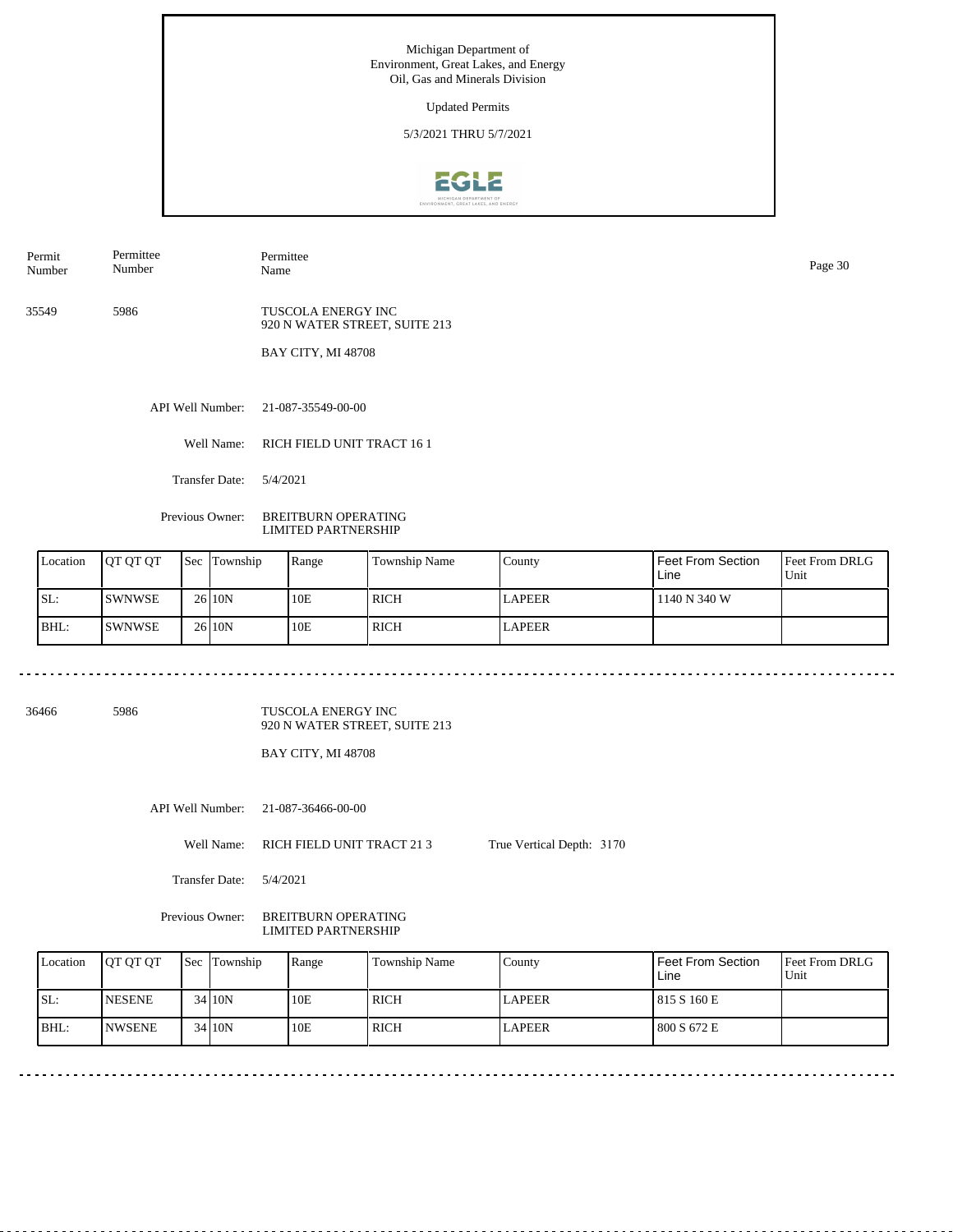Updated Permits

5/3/2021 THRU 5/7/2021



Permit Number Permittee Number

Permittee Name Page 31

36464 5986

TUSCOLA ENERGY INC 920 N WATER STREET, SUITE 213

BAY CITY, MI 48708

API Well Number: 21-087-36464-00-00

Well Name: RICH FIELD UNIT TRACT 22 2

<u>. . . . . . . . .</u>

Transfer Date: 5/4/2021

Previous Owner: BREITBURN OPERATING LIMITED PARTNERSHIP

|      | Location | <b>OT OT OT</b> | <b>Sec Township</b> | Range | Township Name | County        | Feet From Section<br>Line | Feet From DRLG<br>Unit |
|------|----------|-----------------|---------------------|-------|---------------|---------------|---------------------------|------------------------|
| ISL: |          | <b>SWNWSE</b>   | 27 10N              | 10E   | <b>RICH</b>   | <b>LAPEER</b> | 992 N 260 W               |                        |
| BHL: |          | <b>ISWNWSE</b>  | 27110N              | 10E   | <b>RICH</b>   | <b>LAPEER</b> |                           |                        |